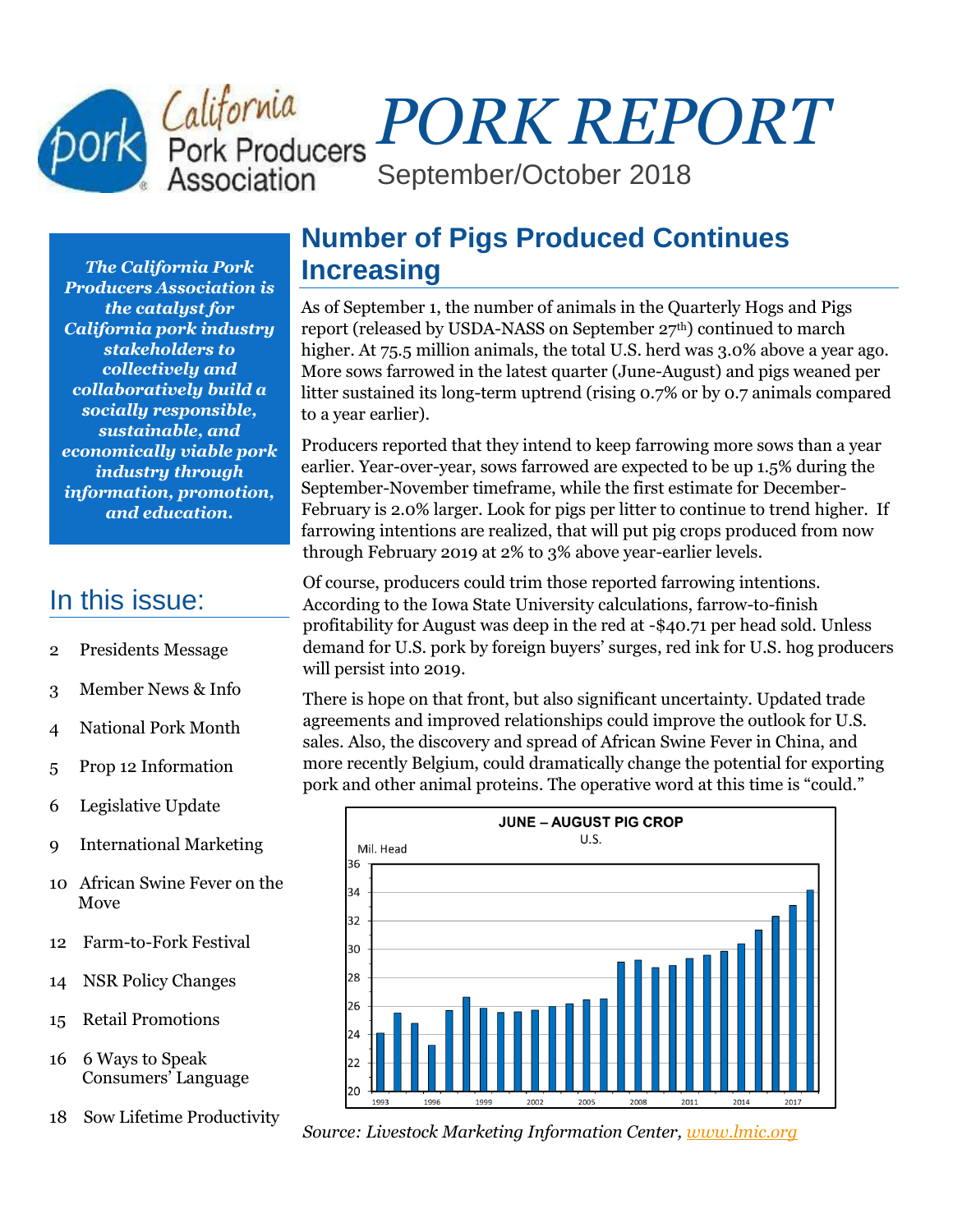#### **President**

*David Lopes* [David.lopes@reedleycollege.edu](mailto:David.lopes@reedleycollege.edu) Reedley, CA

> **Vice President** *Russell Pedrett* [rnvgenetics@yahoo.com](mailto:rnvgenetics@yahoo.com) Colusa, CA

**Secretary** *Randy Long* [rlong@sunnyvalleysmokedmeats.com](mailto:rlong@sunnyvalleysmokedmeats.com) Manteca, CA

> **Treasurer** *Ken Dyer* [kdyer@pffjca.com](mailto:kdyer@pffjca.com) Corcoran, CA

#### **Board of Directors**

*Rachelle Bailey-Tucker* [GoldenStateSwine@aol.com](mailto:GoldenStateSwine@aol.com) Turlock, CA

*Jim Brem* Strathmore, CA

> *Kyle Dadson* [kyledadson@atasusd.org](mailto:kyledadson@atasusd.org) Paso Robles, CA

*Aaron Prinz* [agprinz@ucdavis.edu](mailto:agprinz@ucdavis.edu) Davis, CA

*Chance Reeder* Modesto, CA

*Alan Rios* [show.generationx@gmail.com](mailto:show.generationx@gmail.com) Livingston, CA

> **Executive Director** *Erica Sanko* [erica@calpork.com](mailto:erica@calpork.com)

### **Presidents Message** – *D.M. Lopes*

#### **CPPA Board Elections**

It is almost time to elect new members to the CPPA board. If you have an interest in serving the pork industry and our state's membership, I highly encourage you to run. To apply, simply contact Erica at the CPPA Office so that your name is forwarded for consideration. You will be asked to submit a brief biography for the membership to read prior to voting. Whether or not you decide to run, make sure to cast your ballot in January and be part of the process.

On a personal note, I have decided not to run for re-election to the CPPA Board of Directors. My current term expires at the end of this calendar year. I have enjoyed being a board member for the past 9 years, getting to know my fellow board members, keeping abreast of current pork industry issues, and making friends across the country. I have also enjoyed seeing the junior events grow and flourish. I will always cherish my years of service to the organization, but feel that the time has come for me to step down and make room for some new blood on the board.

The main reason that I initially joined the board was to get more involved in conducting the adult (aka "open division") events that our organization once conducted (e.g. Western All-Breeds Show & Sale, Pork Spectacular Show & Sale, State Fair Sale, etc.). Now that those events have all died off, I feel it would be wise to allow others to conduct the events that our organization now hosts. It is not that I don't have an interest in those events (and I do support them), it's just that there are many other CPPA members more qualified to make decisions about those events than am I.

While it does sadden me to have witnessed the decline of our open division show & sale events, I do understand why the decline has occurred. There are many reasons for it, some of which I have written about in previous articles. The decline seems to be mirrored at national level show and sale events as well. I believe that the factors are of a nature that are beyond our control and that the decline in participation has been, unfortunately, inevitable.

On a positive note, the current board consists of a highly dedicated group of pork industry professionals that serve our organization well. We have a unique blend of commercial pork producers, show pig producers, meat packers, allied industry folks, and educators as our representatives. This makes our board very diverse in terms of pork industry representation. This is something of which we can be proud. I bid farewell to the board and thank my fellow board members and our executive director for their support and their dedicated service to our organization.

Sincerely,

D.M. Lopes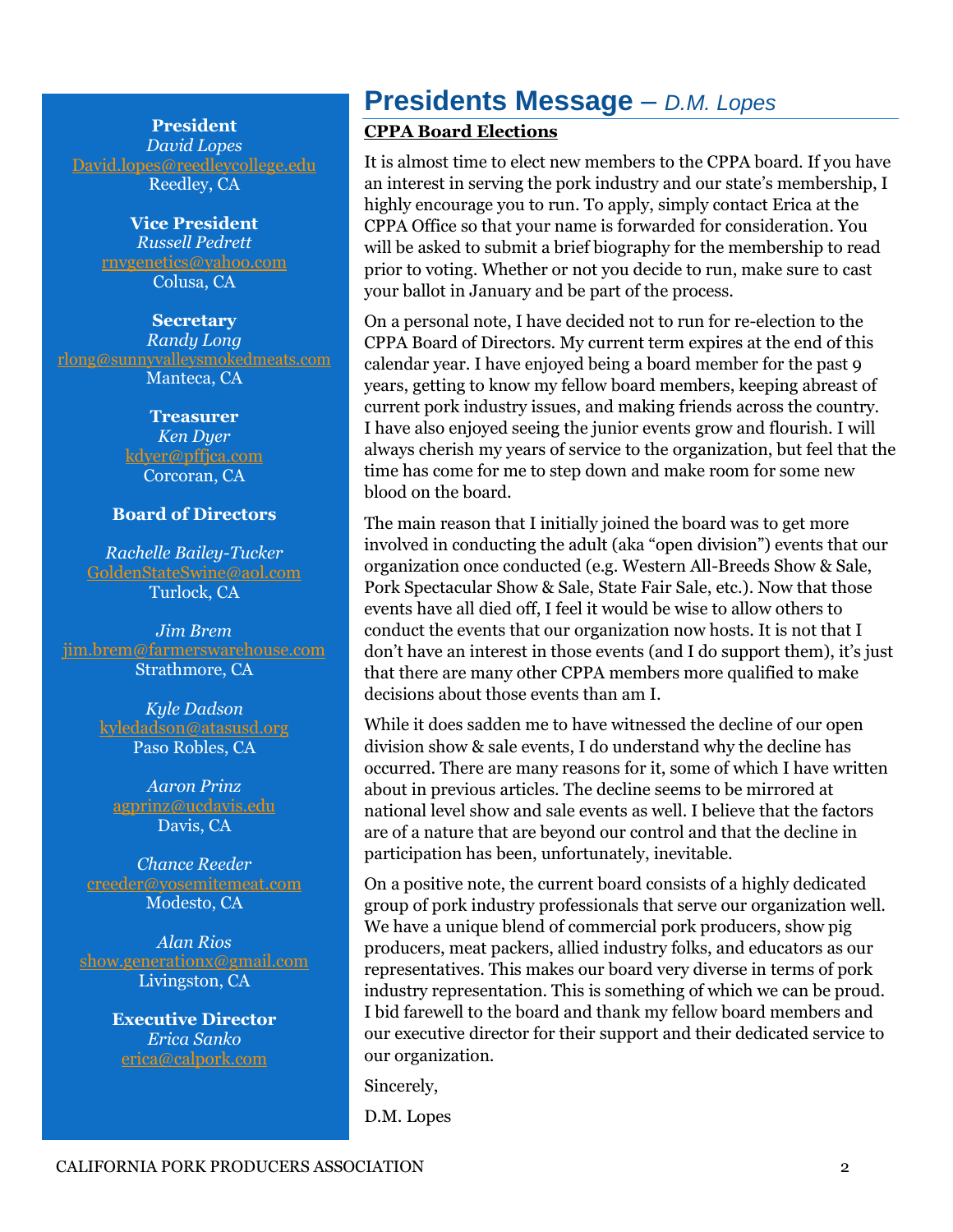## **CPPA Member News & Information**

### **Board Votes to Discontinue the Open State Fair Breeding Swine Sale**

#### CPPA Golden Opportunity Sale Unchanged

After much discussion at its August meeting, the California Pork Producers Association (CPPA) Board of Directors voted to discontinue the Breeding Swine Sale held during the open swine show at the California State Fair.

Buyers and consignors were surveyed at this year's sale for input regarding the sale. Due to ongoing challenges in promoting the sale, declining buyer interest, diminishing profitability, and survey responses, the Board decided the time has come to end the sale.

The Golden Opportunity (Gilt) Sale held during the junior swine show at the California State Fair is unchanged and will continue in 2019.

For questions, please contact the CPPA office at (916) 447-8950 or  $\frac{info@calpork.com}{p}$ .

### **It's Election Time – Let Your Voice Be Heard**

CPPA Board of Directors elections are right around the corner and we have many qualified members across the state (including the ones currently serving) who would be excellent candidates.

Directors are elected for a four-year term with no limitation on the number of terms. All members of the Board shall be at least eighteen (18) years old at the time of election and PQA Plus Certified.

If you have an interest in serving the pork industry and our state's membership, please contact the CPPA office for further details.

Candidates will be required to submit a brief biography for the November/December *Pork Report*. Ballots will be sent in December.

CPPA is a membership led and driven organization. Let your voice be heard!

## **SAVE THE DATE: 2019 Pork Spectacular is June 21 – 23rd**

The 2019 Pork Spectacular will be held on June  $21 - 23$ <sup>rd</sup> at the Merced County Fairgrounds.

Show information and entry forms will be posted at [www.calpork.com](http://www.calpork.com/) in March 2019.

### **Illinois Farmer Named America's Pig Farmer of the Year**

Patrick Bane, a pig farmer from Arrowsmith, Illinois, has been named the 2018 America's Pig Farmer of the Year<sup>SM</sup> by achieving the highest combined score from a third-party judging panel and online voting. The award recognizes a pig farmer who excels at raising pigs using the We Care<sup>SM</sup> ethical principles and who connects with today's consumers about how pork is produced.

Raising pigs has been a life-long passion for Bane, whose family has been raising pigs for three generations. Bane raises 74,000 pigs on his farm in central Illinois, where he focuses on protecting public health, hiring the best people and maintaining herd health.

"It's our responsibility to show the public that we are doing the right things to care for our animals and keep them healthy," Bane said. "We need to foster an increased understanding about how food is raised using today's modern technology. It's not only good for us as farmers, but it's good for consumers. You can't drive that point home enough. We have a lot of good, positive stories to share."

To learn more about Bane and the America's Pig Farmer of the Year Award, visit [americaspigfarmer.com.](https://www.americaspigfarmer.com/)



[WWW.CALPORK.COM](http://www.calpork.com/) • September/October 2018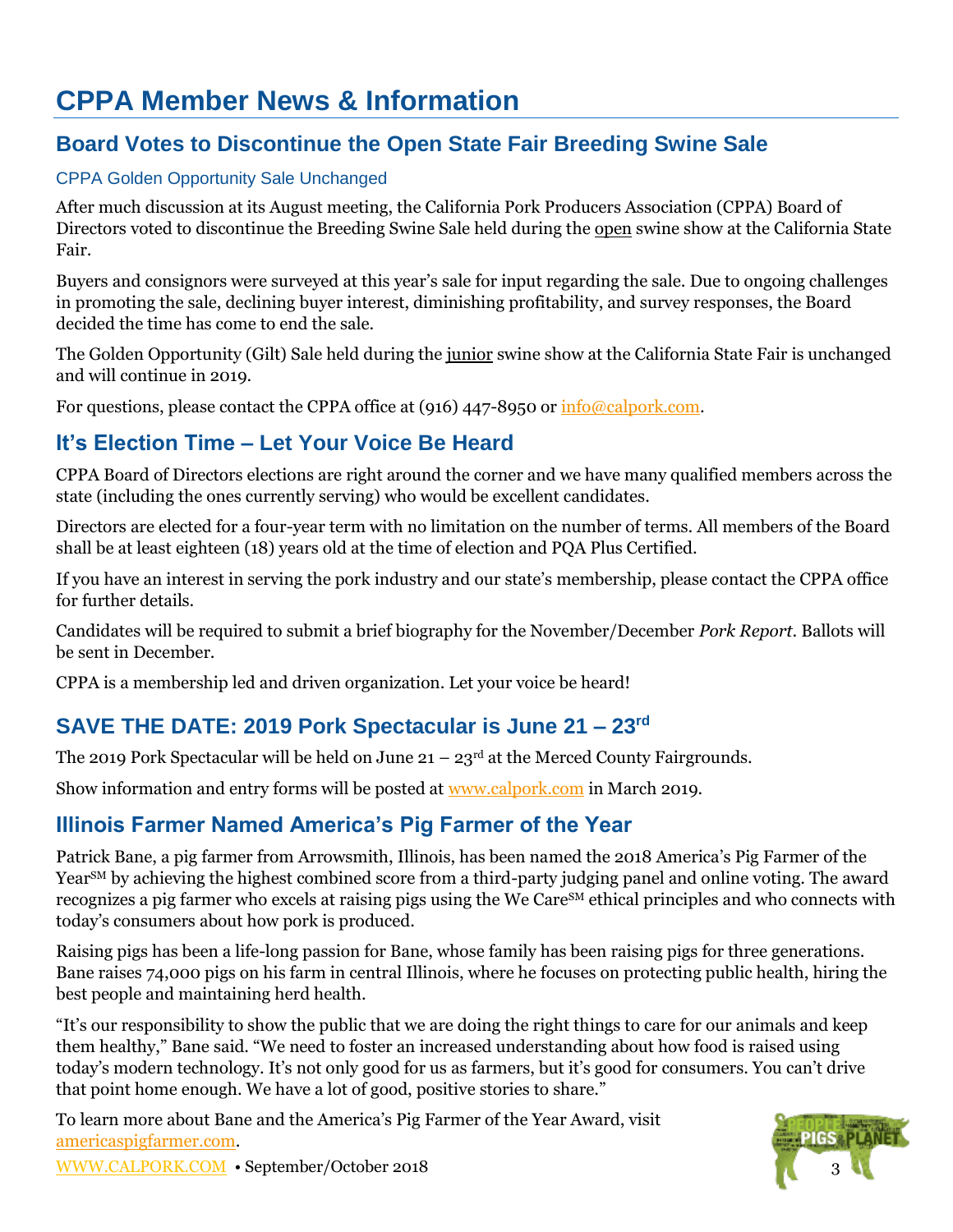## **October is National Pork Month – Great Promotional Ideas!**



October Pork Month is a great time to highlight the many successes of the pork industry and to promote pork to consumers. There's no better time for California pork producers to showcase the work being done to ethically raise quality, wholesome pork than October and National Pork Month. Consumers are interested in learning how pork is raised today by responsible farm families and this celebration offers an opportunity to tell everyone what you do and how you do it!

**Host a farm tour** – Get the word out about the positive aspects of pork production. Invite a local club, community group or school to tour a pork production unit. Afterwards, delight your guests to a treat from the grill – such as pork burgers – and

use the opportunity to share information on the new cuts of pork.

**Have a field day** – Partner with other local agricultural organizations and host a field day for producers and community members to learn about the many different aspects of agriculture and why it is vital to society.

**Farm Trip –** Work with your state association to offer an age-appropriate farm tour of a modern pork facility. End the tour with a pork lunch and provide information sheets for them to take home. If possible, invite local media to tour with the students and report on the event.

**Sponsor a drawing or giveaway** – Give people in your community the opportunity to celebrate October Pork Month by sponsoring a drawing or giveaway through your local newspaper or radio station. Consider prizes such as pork products, gift certificates or pork merchandise. Visit th[e pork store](https://egashops.directedje.com/PorkStoreProducer/catalog.asp) for available merchandise.

**Get involved with FFA, 4-H or college students** – Consider partnering with a local FFA chapter, 4-H club or college group to host an appreciation barbecue in celebration of October Pork Month. Helping students understand pork production is an important part of their individual learning experience and will help them support the industry in the future.

**Conduct a presentation for elementary students** – Contact a local elementary school and give a presentation regarding modern pork production. Focus on how pork is raised and the many uses for pork products and sponsor a pizza party to highlight the toppings as just one of the delicious uses for pork.

**Give out recipes** – Inspire people to cook pork for their next meal at home by showing how versatile pork is and how easy it is to cook inspired meals. Hand out recipes during local grilling events, provide free copies to the local library, provide recipe cards to local grocery stores to make them available at the meat counter and as bag stuffers, or volunteer to demonstrate a recipe at a local high school or community college cooking classes.

**Get Social –** Share your story during October Pork Month on social media sites, such as Facebook, Twitter, Instagram and YouTube. Use quick facts for fun posts and tweets. Retweet and share posts from state and national Pork Checkoff pages. If you're up for a challenge, try posting one fun fact a day with a picture from your operation. Pictures tend to grab the most attention.

Make the most of October Pork Month this year!

*For recipe ideas visit - <https://www.pork.org/cooking/>*

*For youth ideas visit - <https://lms.pork.org/Tools/View/youth-production-resources>*

*Did You Know... 2017 U.S. pork exports reached a record 5.4 billion pounds & \$6.5 billion.*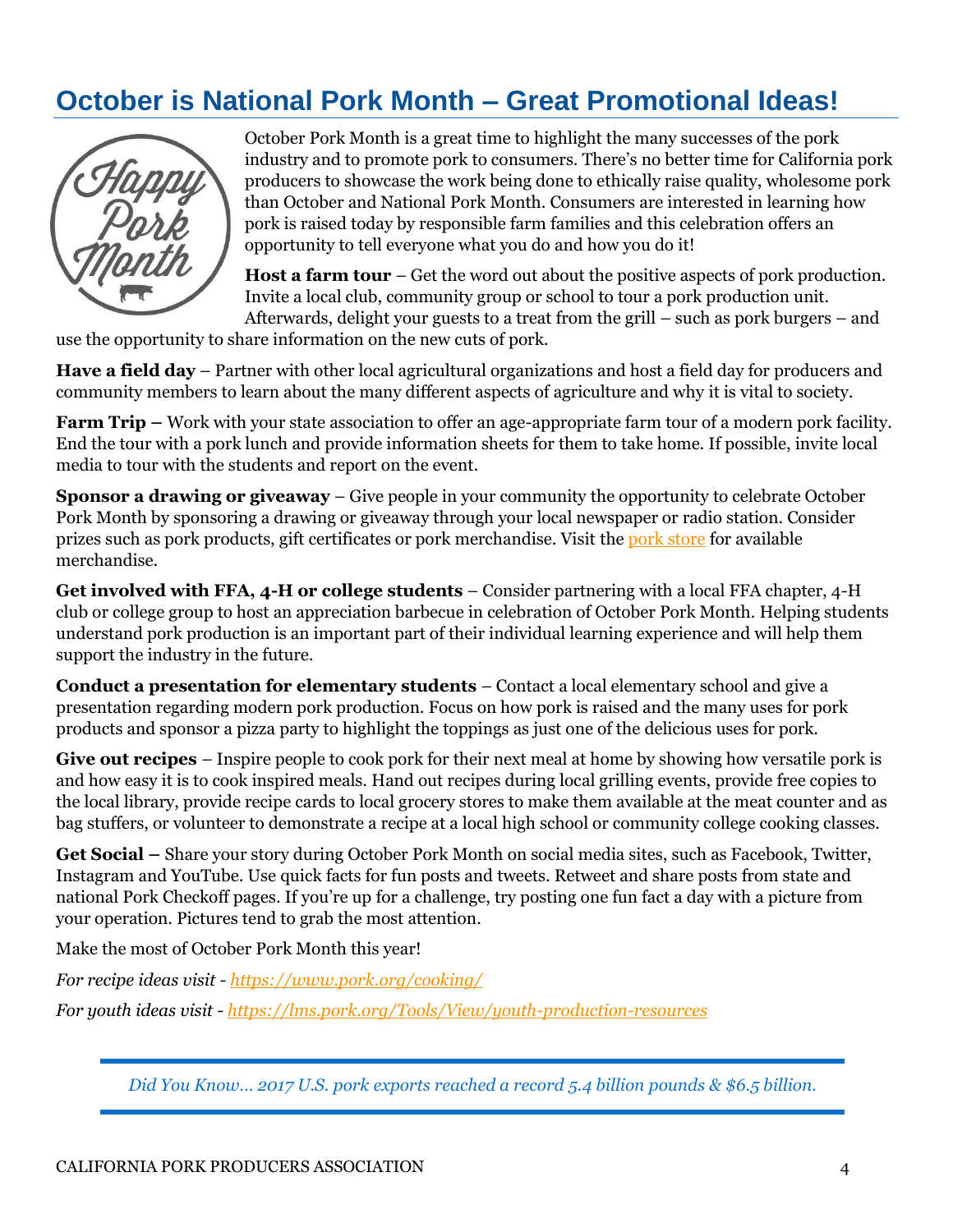## **Prop 12 Prevention of Cruelty to Farm Animals Act**

Prop 12, the Prevention of Cruelty to Farm Animals Act if passed, would require specific food products sold in the Sstate to be produced without the use of gestation stalls for sows (pork) as well as mandating a considerable increase in the space allotted for laying hens (eggs). This proposal, led by out-of-state activist groups, will have unintended and negative consequences for the people of California.

California Pork Producers Association and the National Pork Producers Council OPPOSE Prop 12.

#### **Learnings from Similar Measures Illustrate the Negative Effect on Egg Prices**

If implemented, this ballot initiative will significantly raise retail prices for eggs sold to California consumers, due in large part to the increased costs of production in cage-free housing environments.

In California, a law became effective on January 1, 2015, that mandated additional space for laying hens. Independent analysis (Kaiser, 2016, Cornell) found that retail prices in California increased by \$0.49 per dozen, or almost 18 percent, as a result of this new law.

The average family of five in California is spending almost \$70 more per family, per year, on eggs.

This increase in egg prices was 13.5 times higher than the inflation rate for all food and 35 times higher than the overall inflation rate.

#### **Vulnerable Families will be Adversely Affected**

Passage of this ballot initiative and the related increase in the cost of eggs and pork will most significantly impact the households in California who rely on assistance from the WIC and/or SNAP programs to feed their families nutritious, high-quality protein each day.

The measure, if passed, will adversely affect lower-income earners in a disproportionate manner, as these families are more likely to reside in urban areas where food prices would be higher than the state average.

Data gathered by CNN (2015) from the federal Bureau of Labor Statistics reports poor families spend a disproportionately high percentage of incomes on food – 28 percent – with nutritious, high-protein foods like meat, eggs, fresh fruits and vegetables the most costly.

#### **There will be a Parallel Increase in Pork Prices**

California consumers will likely experience an increase in pork prices should the ballot initiative pass. This is likely to occur because California imports much of its pork products (such as bacon, sausage and ham) from across the United States, where a significant majority of pork is produced using conventional production methods that are not required to comply with such regulations as proposed in this ballot initiative.

The analysis, (Kaiser,2016, Cornell) pointed to Lusk's (2014) estimates that per capita pork expenditures are about 2.2 times higher than egg expenditures.

#### **Uniform Solutions are Appropriate and Necessary**

Egg producers nationwide are facing a patchwork of varying state laws related to hen housing, and many are already transitioning to cage-free housing alternatives.

A number of states (California, Washington, Oregon, Michigan, as well as repeated attempts in Connecticut) have similar laws, but with different implementation timelines and space requirements, as they relate to egg production and egg sales in those states.

Further, this ballot initiative is unnecessary, and it will only serve to complicate the current environment, where the market already is determining the path forward.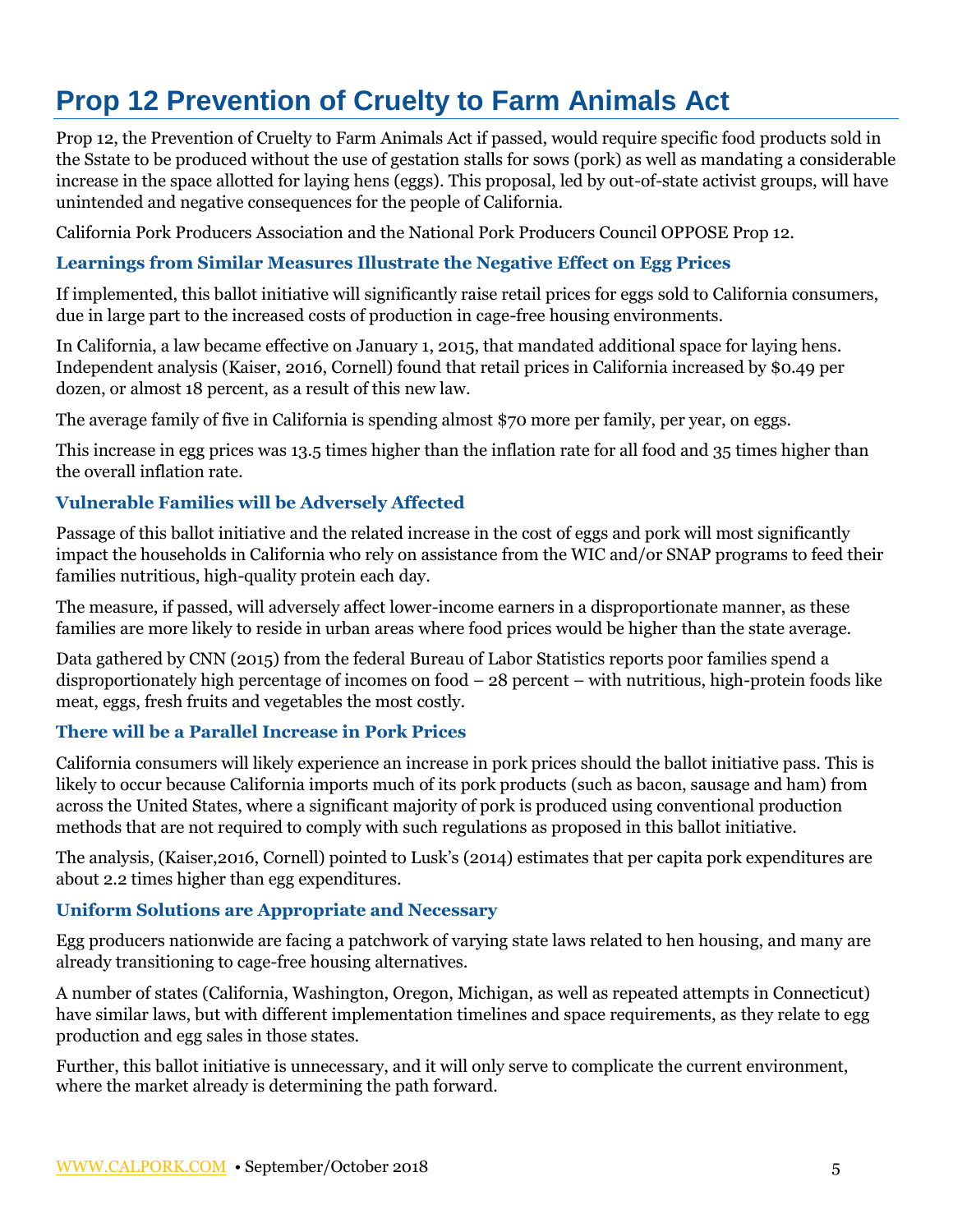

## **Legislative Update**

### **NPPC Hails U.S.-Mexico-Canada Trade Agreement; Designates Congressional Ratification As 'Key Vote'**

### Recent Deals Preserve Zero-Tariff Access to Three of Top Five Markets

October 1, 2018 – The National Pork Producers Council praised the Trump administration for establishing a free trade agreement that preserves zero-tariff access for U.S. pork to Mexico and Canada. The agreement, which was sent by the administration to Capitol Hill for ratification today, will be designated by NPPC as a "key vote" to ensure that its members are informed about "yes" and "no" votes on the pact.

"We thank the administration for its diligent work to complete recent agreements that maintain zero-tariff access to three of U.S. pork's top five markets," said Jim Heimerl, NPPC president and a pork producer for Johnstown, Ohio. "The three-way pact with Mexico and Canada, our largest and fourth largest export markets, respectively, and the recently signed agreement with Korea represent welcome momentum during what has been a challenging year."

Last week, the administration formally signed a modernized free trade agreement with South Korea that retained the zero-tariff access to U.S. pork's fifth largest export market.

Heimerl added, "We urge Congress to quickly ratify the U.S.-Mexico-Canada trade agreement, and we'll closely monitor this as a key vote for our members, who have demonstrated incredible perseverance as the administration realigns U.S. global trade policy."

U.S. pork is currently on three trade retaliation lists that have placed 40 percent of total exports under punitive tariffs. NPPC continues to urge the administration to remove tariffs on Mexican steel and aluminum imports so that country will lift its 20 percent retaliatory tariff on U.S. pork.

## **NPPC Lauds Administration on Bolstering Ties with Japan**

September 26, 2018 – The National Pork Producers Council strongly praised the Trump administration, following today's announcement by the White House that the United States and Japan soon will begin trade talks. The Asian nation is the U.S. pork industry's No. 1 value market, importing in 2017 more than \$1.6 billion of U.S. pork.

"This is fantastic news for America's pork producers," said NPPC President Jim Heimerl, a pork producer from Johnstown, Ohio. "Japan has been our top export market for years, so it's good that the administration wants to solidify the relationship with that important economic and geopolitical ally.

"This is very positive for the U.S. pork industry, and it comes at a time when pork producers were having concerns about losing market share in Japan."

That's because the U.S. pork industry's biggest competitor, the European Union, recently concluded negotiations on a free trade agreement with Japan. That deal is set to become effective early next year. Additionally, the Comprehensive and Progressive Agreement for Trans-Pacific Partnership (TPP minus the United States) is expected to be finalized in early 2019.

## **U.S., Korea Sign Revised Trade Deal**

The United States and South Korea have signed a revised free trade agreement between the countries. Since the Trump administration initiated a renegotiation of the agreement last year, NPPC strongly advocated for maintaining the favorable terms enjoyed by U.S. agriculture, including zero-tariff access for pork. These terms are maintained in the new agreement. Last year, the United States shipped \$475 million of pork to South Korea – a 30 percent increase over 2016 – making it the No. 5 U.S. pork export market.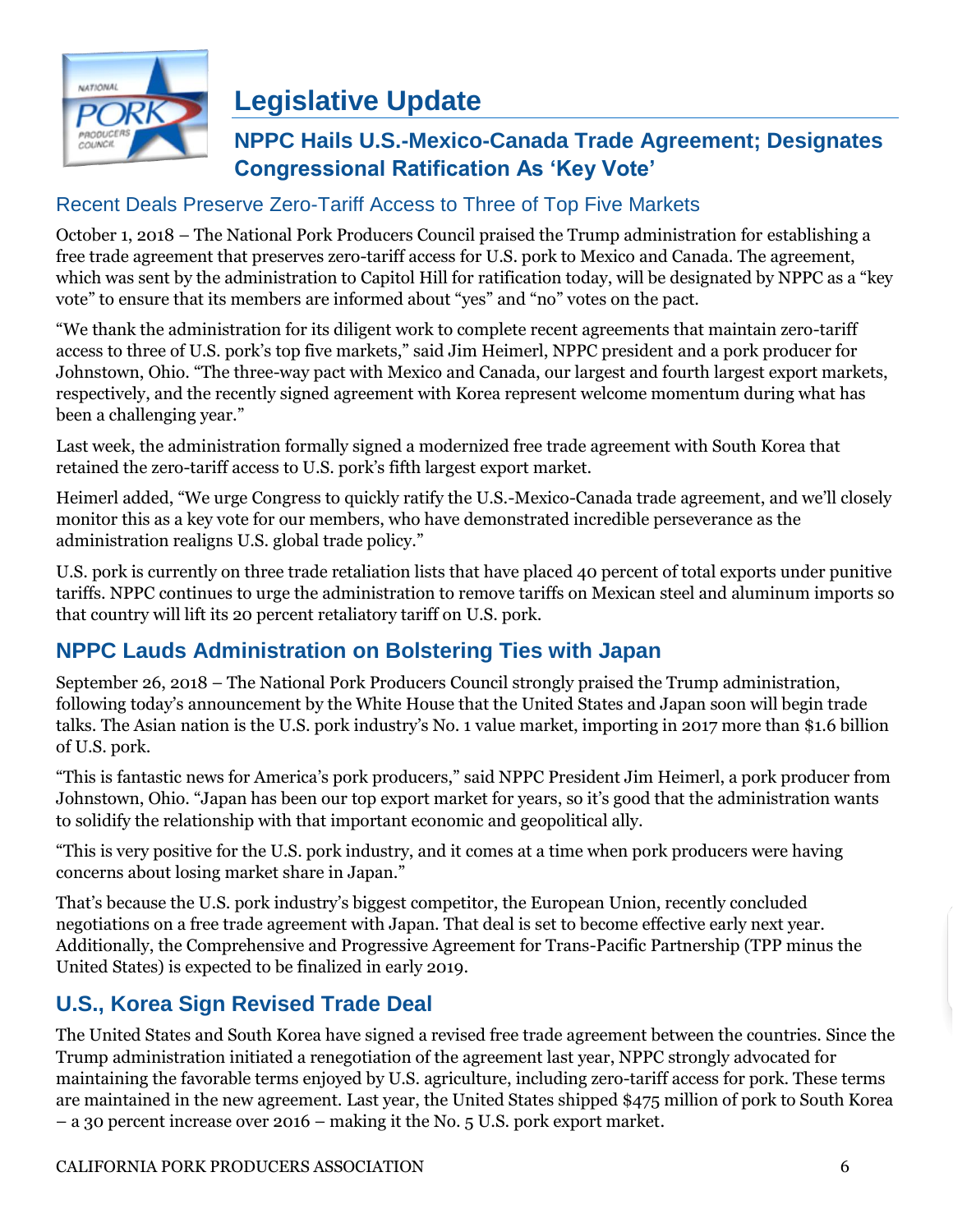

## **Legislative Update**

## **Pork Industry Commits to Fighting Antibiotic Resistance**

The National Pork Producers Council is joining with more than 100 public- and privatesector U.S. organizations in a global initiative to create international standards and codes

of practices to prevent unsafe residues of veterinary drugs in food, to develop integrated surveillance that can help mitigate risks associated with antibiotic use and to minimize the development and spread of antimicrobial resistance in humans and animals.

Known as the "AMR Challenge" and being led by the U.S Department of Health and Human Services and the Centers for Disease Control and Prevention, the initiative is bringing together pharmaceutical and health insurance companies, food animal producers and purchasers, medical professionals, government health officials and leaders from around the world to collaborate on efforts to address antibiotic resistance, which in the United States annually affects about 2 million people, with 23,000 of them dying.

"Antibiotic resistance is a very serious issue, and the U.S. pork industry is committed to doing its part to address it," said Dr. Gordon Spronk, a swine veterinarian from Minnesota and an NPPC board member. "Pork producers have practiced responsible use of antibiotics for as long as they've been employing them as a way to keep their animals healthy and produce safe pork."

The international effort will focus on improving antibiotic uses, including ensuring people have access to them when needed; developing new vaccines, drugs and diagnostic tests; improving infection prevention and control; and enhancing antibiotic use data sharing and data collection.

NPPC will provide pork industry knowledge and scientific evidence to inform the development of the standards on antibiotic residues and utilize communications channels to increase industry knowledge and adoption of standards that ultimately are accepted by the World Organization for Animal Health and the U.N.'s Codex Alimentarius Commission, the international food-safety standards-setting organization.

## **USDA Broadens Trade Mitigation Assistance for Hog Producers**

USDA has extended the timeline for hog producers to file trade mitigation assistance claims from Aug. 1 to any date between July 15 to Aug. 15.

USDA has extended the timeline for hog producers to file trade mitigation assistance claims through the Market Facilitation Program (MFP).

Originally, hog producers could apply for a \$8 per head aid based on their production as of Aug. 1, 2018. USDA extended the deadline for producers whom the date of Aug. 1, 2018, does not accurately represent the number of head of live hogs they own. Producers may now choose any date between July 15 to Aug. 15, 2018, that correctly reflects their actual operation.

To show eligibility, producers will have to show they have ownership interest in hog production and they had an adjusted gross income average over the past three years of less than \$900,000. This means large contract pig owners (Smithfield, Tyson, etc) would likely not be eligible for the program. There is a payment cap of \$125,000 per person or entity.

Secretary of Agriculture Sonny Perdue announced in July that USDA would act to help farmers in response to trade damage from unjustified retaliation. President Donald Trump directed Perdue to craft a short-term relief strategy to protect agricultural producers while the Administration works on free, fair and reciprocal trade deals to open more markets in the long run to help American farmers compete globally. These programs will assist agricultural producers to meet some of the costs of disrupted markets.

The signup period for MFP for other eligible commodities is now open and runs through Jan. 15, 2019, with information and instructions provided at [https://www.farmers.gov/manage/mfp.](https://www.farmers.gov/manage/mfp)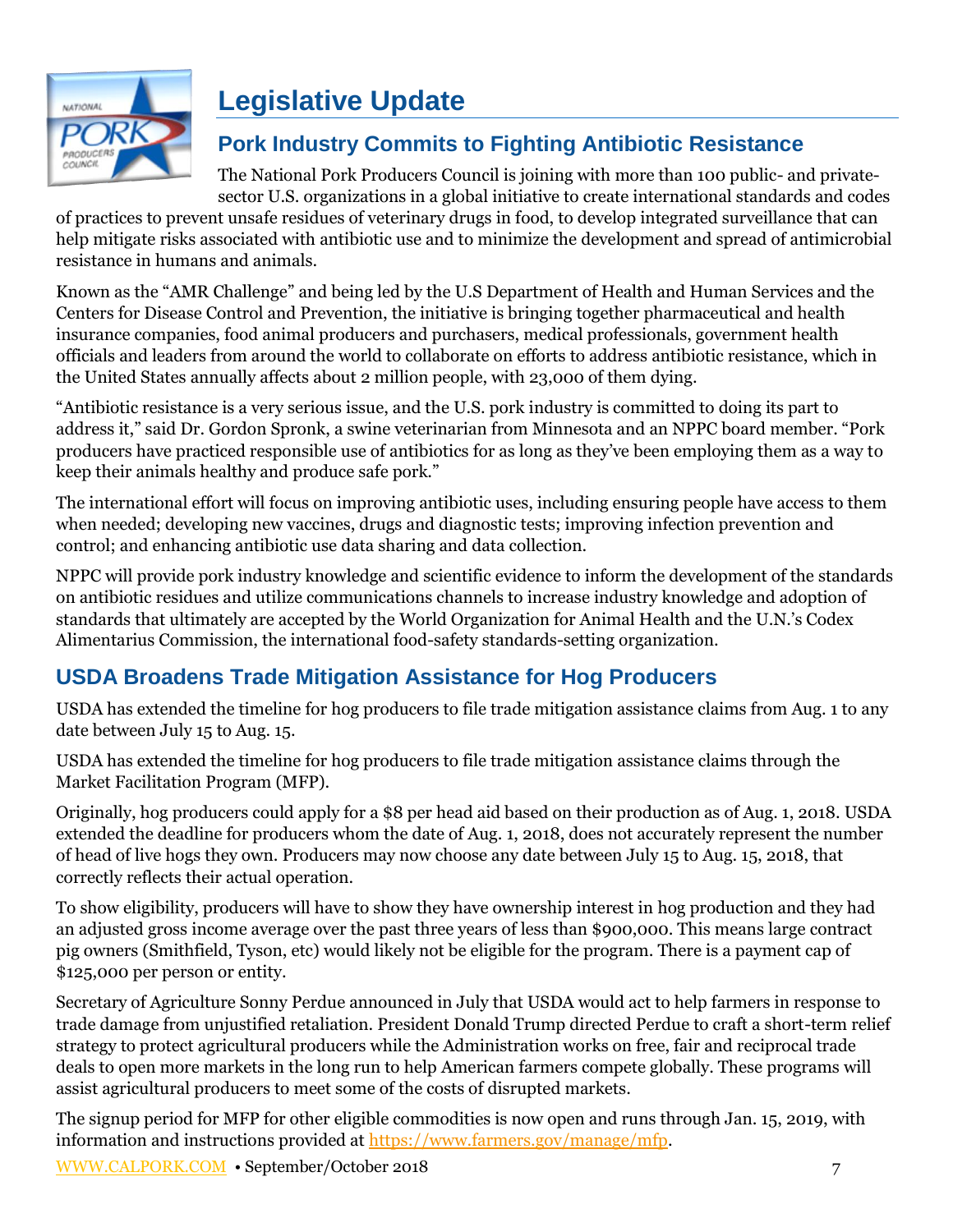Your participation in the Strategic Investment Program allows the National Pork Producers Council and state organizations to enhance and defend your opportunities to compete at home and abroad.



| anu abioau.                                                   |                   |                 |
|---------------------------------------------------------------|-------------------|-----------------|
|                                                               | <b>Strategic</b>  | Mandatory       |
|                                                               | <b>Investment</b> | Pork            |
|                                                               | Program           | <b>Checkoff</b> |
| <b>Negotiate for fair trade (import/export)</b>               | <b>STRATEGIC</b>  |                 |
| <b>Fight for reasonable legislation</b>                       | <b>STRATEGIC</b>  |                 |
| <b>Fight for reasonable regulation</b>                        | <b>STRATEGIO</b>  |                 |
| <b>Inform and educate legislators</b>                         | <b>STRATEGIO</b>  |                 |
| <b>Provide producers direct access to</b><br><b>lawmakers</b> | <b>TRATEGIC</b>   |                 |
| <b>Proactive issues management with media</b>                 | <b>TRATEGIL</b>   |                 |
| <b>Secure and guide industry research</b><br>funding          |                   |                 |
| <b>Enhance domestic and global demand</b>                     |                   |                 |
| <b>Provide producer information and</b><br>education          |                   |                 |
| <b>Funding</b>                                                | \$0.10/\$100      | \$0.40/\$100    |
|                                                               |                   |                 |

YOUR VOLUNTARY INVESTMENT IS NPPC'S PRIMARY SOURCE OF FUNDING; CHECKOFF DOLLARS CANNOT BE USED FOR PUBLIC POLICY FUNDING.

### National Pork Producers Council

The National Pork Producers Council (NPPC) conducts public policy outreach on behalf of its 44 affiliated state association members enhancing opportunities for the success of U.S. pork producers and other industry stakeholders by establishing the U.S. pork industry as a consistent and responsible supplier of high quality pork to the domestic and world market.

NPPC is primarily funded through the Strategic Investment Program (SIP), a voluntary producer investment of \$.10 per \$100 of value that funds state and national public policy and regulatory programs on behalf of U.S. pork producers.

For more information on NPPC, visit [www.nppc.org](http://www.nppc.org/)

### **NPPC Programs**

**[PorkPAC](http://nppc.org/programs/pork-pac/)** – The political action committee of NPPC. The mission is to educate and support candidates at the state and federal levels.

[Legislative Education Action Development Resource \(LEADR\)](http://nppc.org/programs/leadr/) – If you're not telling your story, someone else will! Your voice is needed in the halls of your state capital and in Washington, D.C.

**[Pork Leadership Institute](http://nppc.org/programs/pork-leadership-institute/)** – The Pork Leadership Institute combines the National Pork Board's leadership program (Pork Leadership Academy) with the NPPC's PLI.

**[Swine Veterinarians](http://nppc.org/programs/sine-veterinary-public-policy-advocacy/)** – The U.S. pork industry is under mounting criticism from opponents of modern farm animal production methods.

**[Scholarships](http://nppc.org/programs/scholarships/)** – The NPPC offers a number of scholarships for students intending to pursue a career in the pork industry.

**[U.S. Farmers & Ranchers Alliance](http://www.fooddialogues.com/)** – The National Pork Producers Council is proud to serve as a board participant on the U.S. Farmers & Ranchers Alliance (USFRA).

**[We Care](http://nppc.org/about-us/we-care/)** – As a united group, pork producers adopted a formal set of ethical principles that outline the industry's values and define how producers represent the industry every day on farms across America.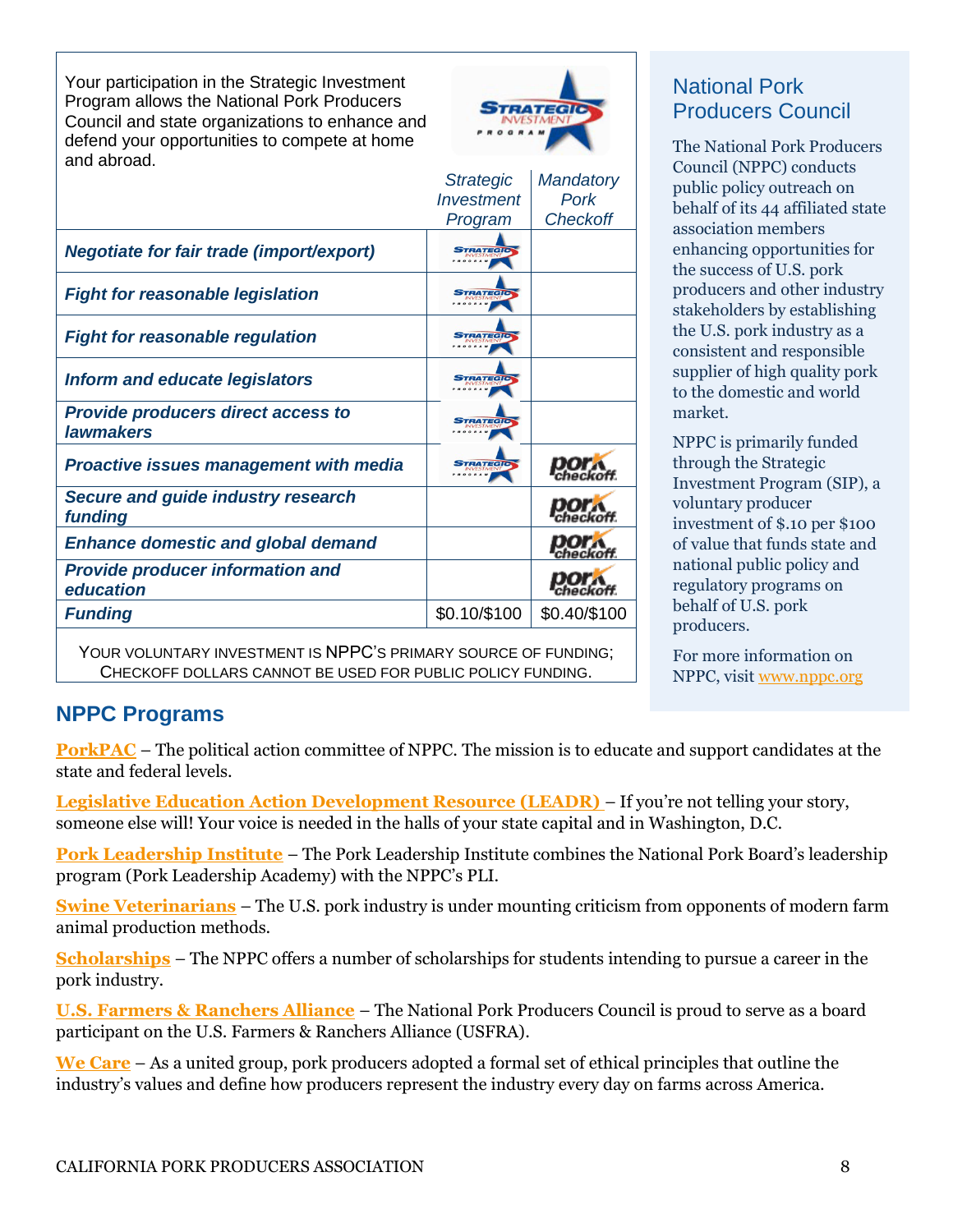## **Playing the Long Game in International Marketing**

Headlines about trade policy have been, admittedly, anything but comforting this summer, with the United States' relationships with Mexico and China front-page news. Agriculture, and pork specifically, has often taken top billing.

The National Pork Board can do little with Checkoff dollars to directly control the outcome of the incredibly complex trade policy discussions. But the, the National Pork Producers Council, works to ensure that the interests of the U.S. pork industry remain top-of-mind for the powers that be in Washington, D.C.

"What the Pork Board can control, however, is the Pork Checkoff investment in foreign markets and the longterm strategy around international marketing." - Craig Morris, vice president of international marketing for the pork checkoff.

Exports are critical to the continued success of the U.S. pork industry, which exported 26.6 percent of production in 2017. Before trade issues arose this year, the United States was poised to pass the European Union to become the world's No. 1 exporter of pork and pork products.

#### **Weathering the Storm**

Those principles – the bedrock of the board's long-term international marketing strategy – remain steadfast regardless of trade policy challenges. Sticking to the principles, U.S. pork producers can batten down the hatches and weather just about any trade-war storm.

Pork Board leadership, with the guidance of the Pork Checkoff's producer-led International Marketing Committee, sets international marketing strategy and decides how to invest Checkoff resources. With its strategic partner, the U.S. Meat Export Federation (USMEF), the board identifies populations interested in pork and then positions U.S. pork as the supplier of choice.

While focusing on emerging markets, it also is important to maintain existing relationships with the largest and strongest U.S. export market partners. Not putting all of the bacon in one basket is critical, especially in these politically charged times.

Specifically, the International Marketing Committee proposed increasing the investment in the burgeoning South American, Central American and Caribbean markets. The Pork Checkoff has been working with USMEF to identify new opportunities in those markets.

The Pork Board also has devoted resources to rapidly growing markets in Asia, such as South Korea, the Philippines, Singapore and Vietnam. The International Marketing Committee will meet with key government officials, traders and retail partners in Singapore and Vietnam this fall to forge meaningful relationships and gather market insights.

#### **Rapidly Growing Pie**

Emerging markets do not yet equal the trading partner powerhouses of Mexico and China, but together they present a tremendous opportunity for growth. As consumption patterns evolve in these countries, consumers are demanding more pork, which offers a great opportunity for U.S. pork producers to grab a larger share of a rapidly growing pie.

Learning about the new consumers is critical to the Pork Board's long-term strategy, just as consumer insights are core to domestic marketing efforts. Pork 2040, a joint Pork Board, USMEF and USDA project, will look at markets of the future, such as India and Nigeria.

Working with its partners and leveraging Checkoff resources strategically, the board can swiftly act to capitalize on markets where U.S. pork can reign supreme, markets far outside the gamesmanship of current trade negotiations. Sticking to this strategy will help U.S. pork succeed.

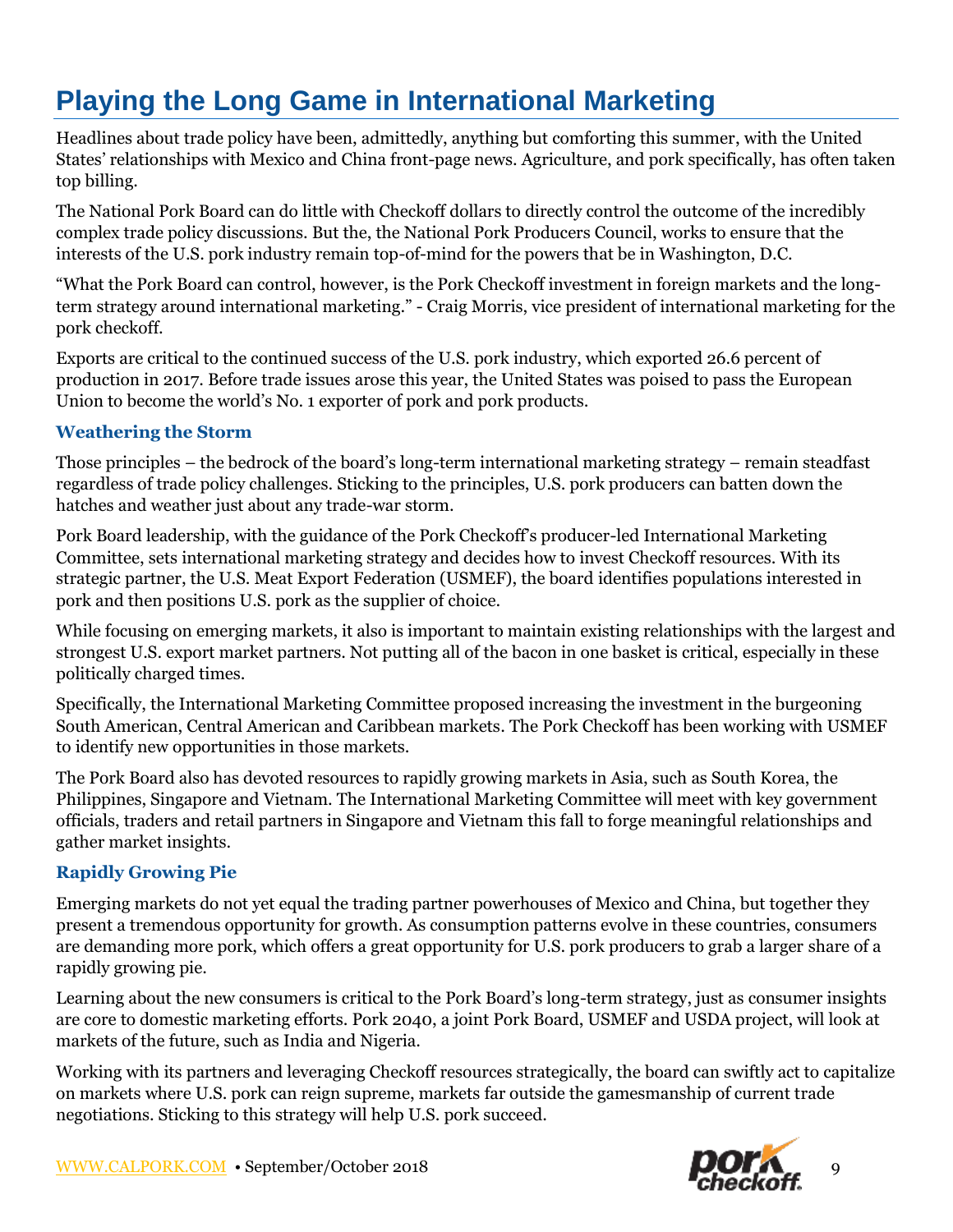## **African Swine Fever on the Move**

Despite its geographical name, African swine fever (ASF), like all pig diseases, doesn't respect boundaries. This was apparent Aug. 3 when Chinese government officials announced the nation's first case of ASF in a northeastern province, creating a global sensation in the pig world that could have far-reaching implications. Not the least of these is an increased risk of a foreign animal disease (FAD) reaching American shores.

ASF is one of the three big FADs, a list that includes foot-and-mouth disease and classical swine fever. If ASF reaches the United States, Iowa State University economist Dermot Hayes, estimates losses of \$8 billion for the pork industry in year one alone. That doesn't include related losses of \$4 billion and \$1.5 billion for the affected input commodities of corn and soybeans, respectively.

Keeping trade-limiting foreign animal diseases, such as ASF, out of the United States is critical to pork producers," said Steve Rommereim, National Pork Board president and a producer from Alcester, South Dakota. "We all need to improve the overall level of FAD preparedness. We hope for the best, but we must prepare for the worst."

#### **Crossing Borders**

As ASF has continued to creep across Europe from the Caucuses and Russian plains in the east to pig-dense Poland in the continent's heartland, its progress has been of marginal interest to many on this side of the Atlantic.

"Whether from a false sense of security because of ocean barriers or simply due to other pressing concerns, confirmation of ASF in China has jolted the U.S. pork industry back to attention on FADs and their negative implications," said Patrick Webb, DVM, director of swine health programs for the Pork Checkoff.

"Over the past few years, ASF has gradually moved west in Europe and is getting close to the German border," Webb said. "If it reaches Germany, the EU's largest pork producer, the implications would be dire for the country's ability to move pigs and pork products."

As for the current situation in China, Webb says that the U.S. pork industry is much savvier than it was prior to the domestic outbreak of porcine epidemic diarrhea virus (PEDV) in 2013.

"Research shows that PEDV could be transmitted through feedstuffs, which certainly elevates our risk," Webb said. "Since we get feed ingredients from China, we can't simply rely on restricting animal and people movement. We need to look at all of the ways that a disease such as ASF could be spread, including across an ocean."

#### **Checkoff Collaborates**

The Pork Board works closely with the National Pork Producers Council, the American Association of Swine Veterinarians and the Swine Health Information Center to address ASF and other FAD threats. The focus has centered on gathering intelligence, sharing existing FAD resources with producers and industry and staying in close touch with USDA's Veterinary Services, including its chief veterinary officer, Jack Shere.

Checkoff resources include disease fact sheets, biosecurity checklists to prepare for foreign visitors to the farm and more.

#### **Secure Pork Plan's Role**

Producers also can visit [securepork.org](http://www.securepork.org/) for a comprehensive overview of the Secure Pork Supply plan, which will launch in 2019.

"The plan provides voluntary actionable items that producers can implement to position themselves well if a regulatory disease, such as ASF, reaches America," Webb said. "Producers will want to be prepared to enroll in the plan when it is fully operational next year."



CALIFORNIA PORK PRODUCERS ASSOCIATION 10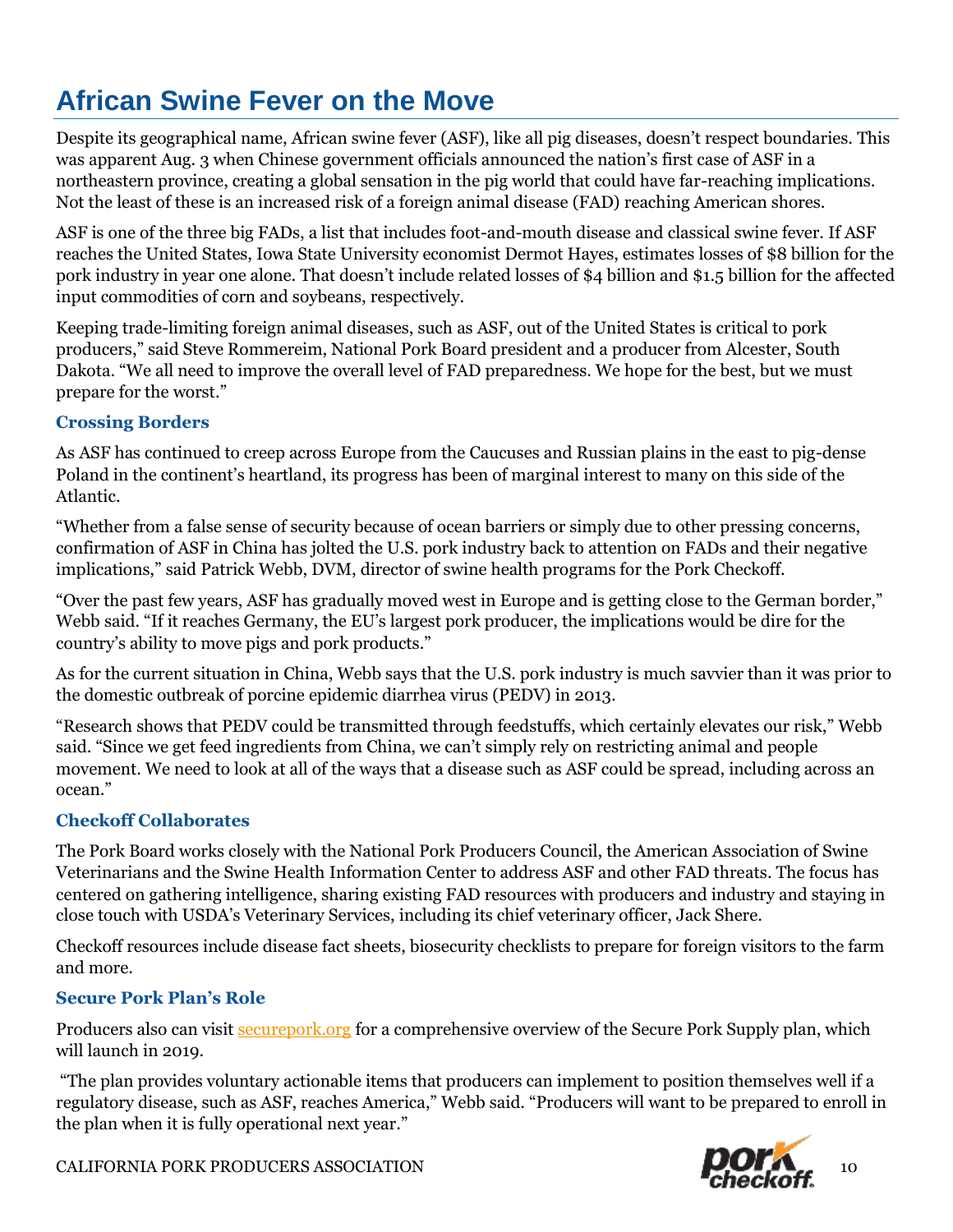He added, "The plan will help producers maintain business continuity when a FAD strikes. Participants will get preferred status that could be very helpful during such a stressful time, but the time to act is now."

For more information on African swine fever and the Secure Pork Supply plan, go to [pork.org/FAD](https://www.pork.org/production/animal-disease/foreign-animal-disease-resources/) and [securepork.org.](http://www.securepork.org/)

## **Key Facts about African Swine Fever**

#### **U.S. pork is not affected by African swine fever (ASF) outbreaks in other countries and is safe to eat.**

- ASF does not affect humans; therefore, is not a public health threat.
- Pork products from animals with ASF are safe to consume.
- USDA has measures in place to prevent sick animals from entering the food supply.
- As always, you should follow safe handling and cooking instructions to protect your family's health.

#### **ASF is a highly contagious viral disease impacting only pigs, not people, so it is not a publichealth threat or food-safety concern.**

- ASF cannot be transmitted to people through contact with pigs or pork.
- Members of the pig family, including domestic wild pigs, are the only animals susceptible to ASF.
- ASF can be transmitted to pigs through feeding of uncooked garbage containing contaminated pork products. The Swine Health Protection Act regulates the feeding of food waste containing any meat products to swine, ensuring that all food waste fed to swine is properly treated to kill disease organisms.
- ASF is easily transmitted to other pigs through direct contact with infected pigs or their waste, contaminated clothing, feed, equipment and vehicles, and in some cases, by blood-sucking insects, including some tick species.
- There is no vaccine that protects against ASF.

## **Seven Key Questions to Ask Your Feed Supplier**

As published scientific research has shown, viruses do have the potential to travel long distances via feed ingredients, which proves the theoretical ability of a foreign animal disease pathogen to reach U.S. shores. To help prevent this potential risk from becoming a reality, swine industry experts have compiled these seven critical questions for pig farmers to ask of their feed and feed ingredient suppliers with the objective of starting a dialog about feed ingredient safety.

Note that some of these points will apply to producers' immediate feed suppliers and some will apply to feed ingredient suppliers.

- Describe the facility's biosecurity program to minimize the spread of pathogens from people, vehicles and ingredients.
- Describe the facility's employee training on feed safety.
- Describe the facility's pest control program.
- Describe the facility's traceability program.
- Describe the facility's supplier approval program.
- Is the facility certified by a third-party certification body for food safety? Third-party certification programs may include the Feed Additives Manufacturers (FAMI-QS), the International Standards Organization (ISO), the Safe Quality Food (SQF), Safe Feed/Safe Food, etc.

Does the facility utilize ingredients that were manufactured or packaged outside of the United States?

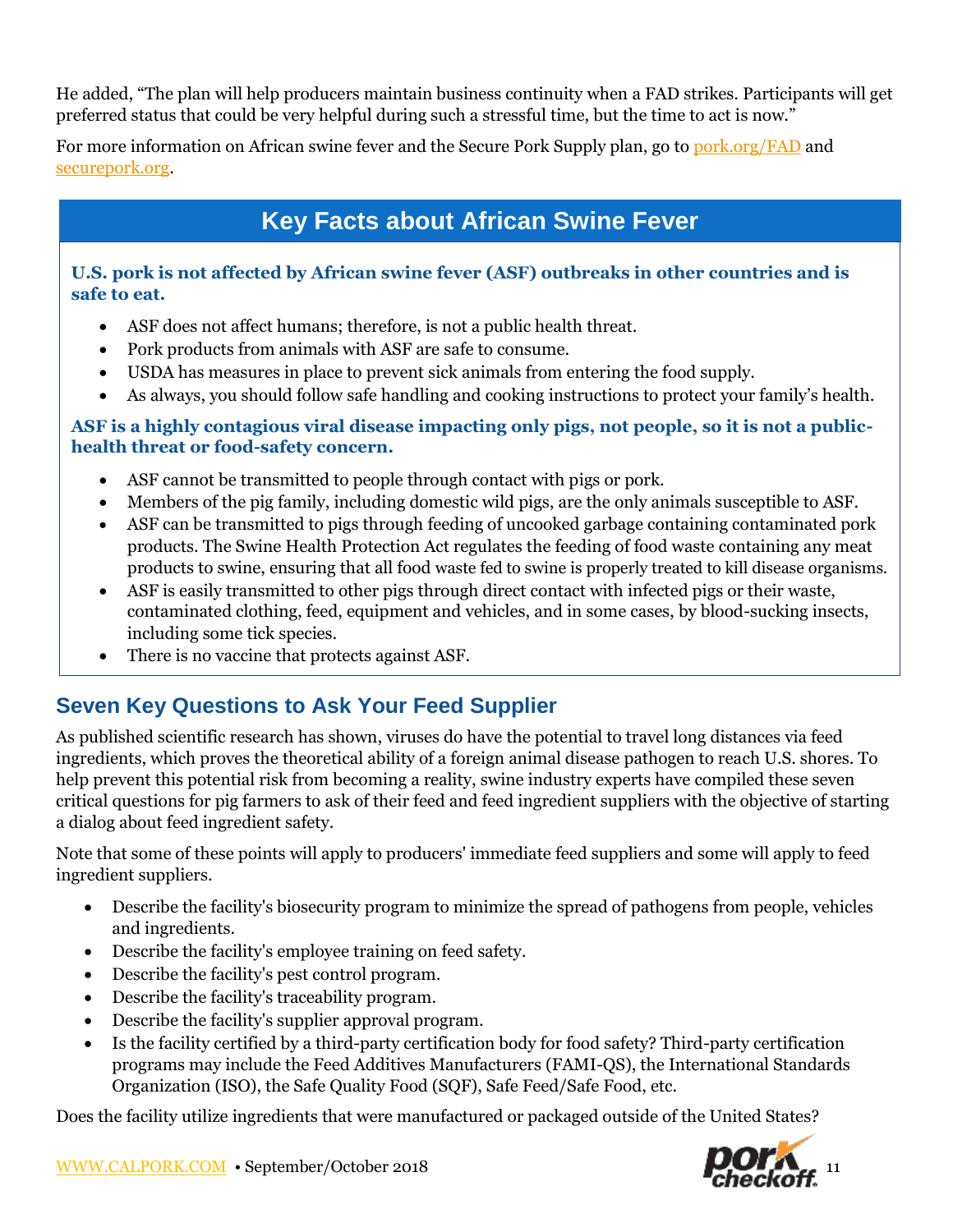## **Jr. Director's Represent CPPA at Sacramento Farm-to-Fork Festival**

*By Justin Zack*

The Sacramento Farm-to-Fork Festival was held on Saturday, September 29<sup>th</sup> on Capitol Mall. Designed to showcase and celebrate where our food and drinks come from, the Farm-to-Fork Festival brings us faceto-face with the people who are feeding our region and the world.

The free festival hosted on the city's iconic Capitol Mall boasts a selection of Farm-to-Fork offerings that are



produced and available in the Sacramento region. Attendees find booths from many organizations such as CPPA, food, wine and beer from eateries and purveyors, live cooking demonstrations, a kids' stage, and live entertainment.

This is the fifth year CPPA has participated in the event. Five Jr. Directors represented CPPA at this year's festival. They were Katelyn Brooks, Megan Garren, Maddie Nissen, Alia Rogers and myself, Justin Zack as well our advisor Heather Thomas.

It was a successful event as we informed the public on how today's pigs and pork is produced. Many asked about how to cook pork properly and were excited to gather a variety of pork recipes. Throughout the day, we provided visitors with various recipes and tips for cooking pork safely. CPPA had several recipe booklets available including recipes for grilling pork, healthy cooking with pork, and swag items promoting pork. The blue 'pork logo' cloth bags were a very popular item.

Many people were interested in hearing about our organization, which is working with stakeholders to build a socially responsible, sustainable, and economically viable pork industry through information, promotion, and education. CPPA also helps cultivate future pork producers, industry leaders, and provides a voice for today's California pork producers.

### **National Pork Board Shakes Up Lunchtime with New Deli Ham Sandwich Recipes**

To help combat the lunch box and hot meal monotony that comes this time each year, the National Pork Board developed easy, nutritious and creative ham sandwich ideas that bring exciting new flavors and variety to the lunch hour. The National Pork Board developed six unique sandwich recipes using deli ham, all of which were tested and approved by a select panel of grade-school children:

- The Luau Ham Sandwich Pairs the smoky flavors of barbecue sauce and deli ham with the sweetness of pineapple and Hawaiian bread.
- The Fiesta Ham Roll-Up Combines zesty guacamole, deli ham and your choice of string cheese, all rolled up in a tortilla.
- The Ham Jam Sandwich The perfect salty and sweet combo, this kicks up the traditional ham and cheese sandwich with the addition of regular or sugar-free raspberry jam.
- Ham Pinwheels Bite-size and pop-able, these pinwheels bring the unexpected element of cream cheese to the table.
- The Harvest Ham Sandwich Apple slices and apple butter make this a festive fall lunch option.
- The Ham Pocket Sandwich This features hummus, veggies and a pita pocket.

For complete recipes and more information on the benefits of ham, please visit **Pork.to/deli-ham.**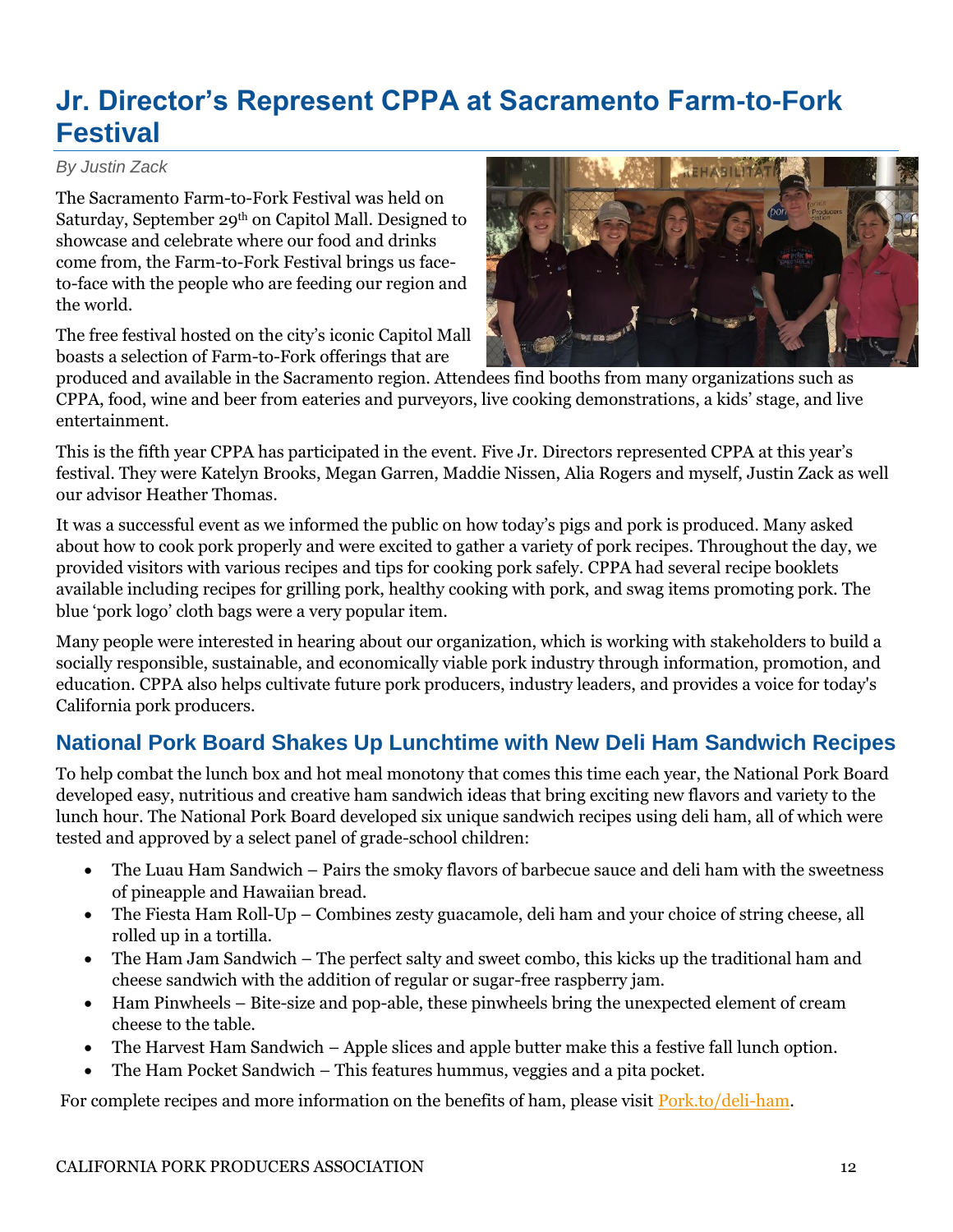

# Careers in Pig Farming





[#RealPigFarming](https://realpigfarming.com/) unites pig farmers, academics, youth, veterinarians and allied industry members to discuss how modern pork production really works.

**Real Farms, Real Stories**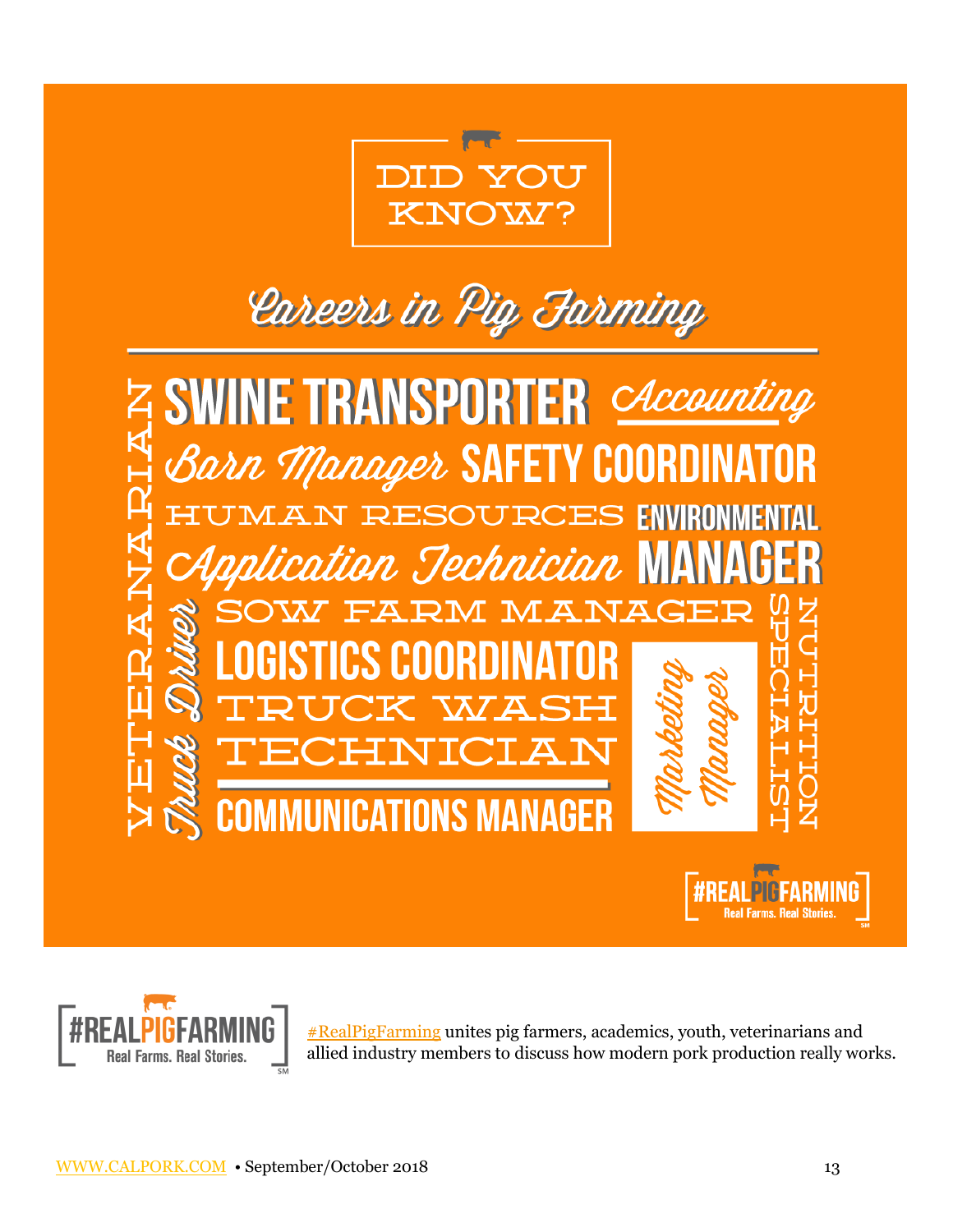## **National Swine Registry Updates Policy on Over-Aging Purebred Pigs**

In a letter addressed to all members and stakeholders, the new policy was announced that all breeding animals being exhibited at National Swine Registry (NSR) events will be exhibited by age and weight. This letter is published below.

September 7, 2018

Dear National Swine Registry Membership and Stakeholders:

As many of you are aware, the National Swine Registry Executive Committee voted in August to adopt a new policy regarding how animals are exhibited at NSR events. The policy stated "Effective January 1, 2019, all breeding animals exhibited at NSR and NJSA events will be exhibited by weight. This includes all junior and open gilts, as well as boars." The policy's development was a direct result of the Executive Committee taking action on what was identified by numerous breeders and stakeholders, to be a serious issue. The topic of overaging purebred animals has been discussed at length in the past few weeks and much of the dialogue was generated from this policy change.

Nevertheless, the National Swine Registry is a member-based organization. Executive Committee members, breed board members, and staff have received tremendous feedback regarding the policy change. With any major change, much of the feedback was both positive and negative. As a result, the Executive Committee believed it was in the best interest of the NSR membership to revisit the issue. After much discussion, the executive committee has taken another action.

**Effective January 1, 2019, all breeding animals will be shown by age, but will be required to either declare a weight or be officially weighed. This policy includes all NJSA and NSR events. Junior gilts will be weighed back, with specific details to be determined at a later time.** This compromise was developed to continue to address the issue of over-aging without creating unintended consequences for breeders and exhibitors alike. As a result, Weight per Day of Age (WPD) figures will be utilized and published at NSR events. While logistical details will be released at a different time, the intent of this action is to continue to address what is considered to be a long-term threat to the sustainability of NSR and the purebred swine industry.

The Executive Committee appreciates the memberships' feedback and hopes that breeder integrity and the purebred swine industry will benefit from this decision. If members feel inclined to discuss this policy change or need clarification, we encourage them to visit with their respective Executive Committee members and periodically check NSR information platforms for updates.

Regards,

National Swine Registry Executive Committee Dusty Cain, Chairman Brett Beyers, Vice Chairman Mike Paul, CEO

For more information on the policy change, visit the NSR website at [https://nationalswine.com.](https://nationalswine.com/)

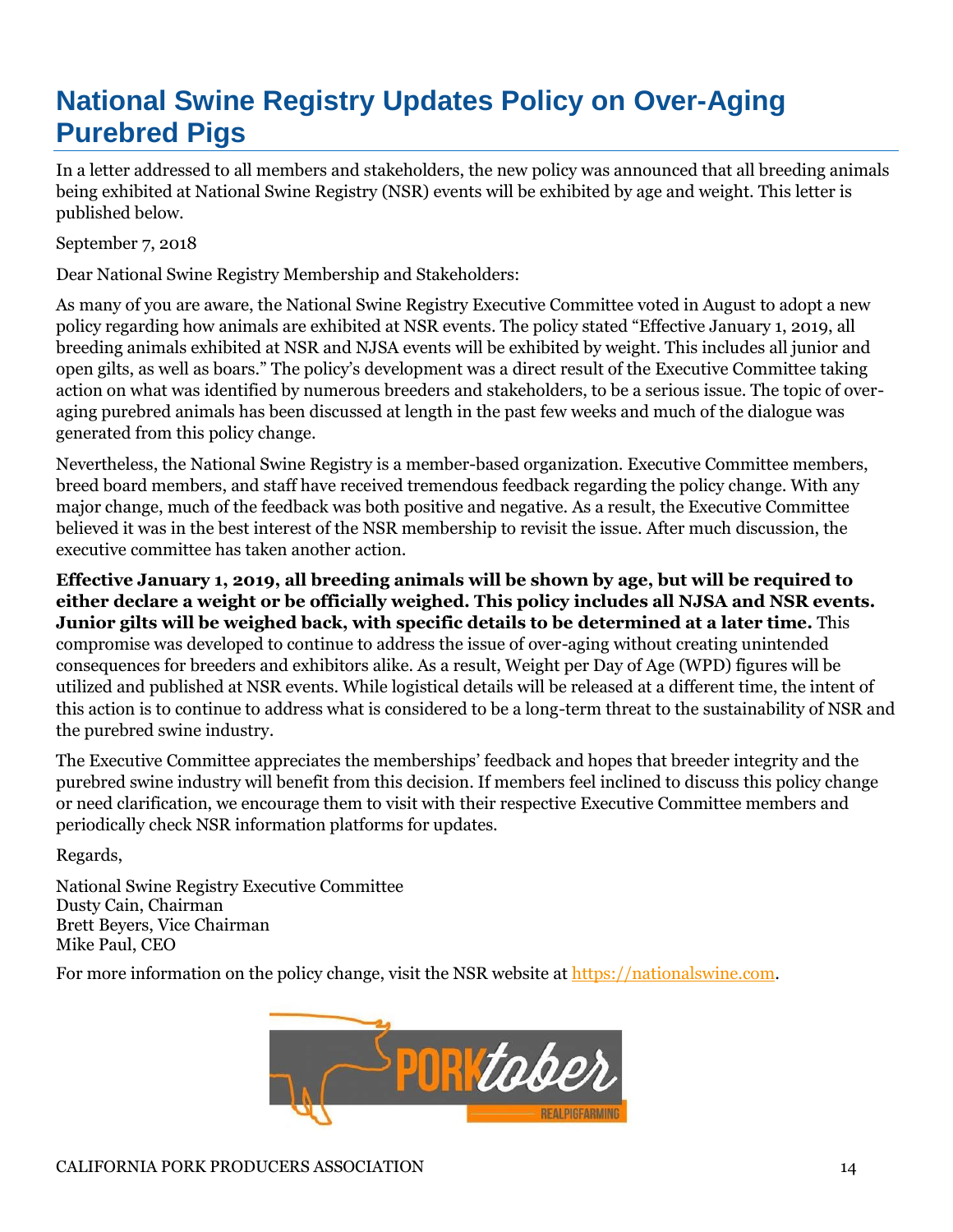## **Subway®, Retail Promotions Help Move Pork**

A lot of behind-the-scenes work goes into pork promotion. In many cases, the Pork Checkoff's channel marketing team spends months working with restaurants and grocery chains before diners and shoppers see a new menu item or offering at the meat counter.

Recently, the Checkoff helped develop two promotions now in full swing. While work began last spring, the timing couldn't be better given the market conditions pork producers are facing.

#### **Subway® Features Pork**

With its ability to maximize profits and provide a versatile flavor profile, pork was a natural choice for Subway® franchise owners to develop a limited-time offer (LTO) that started Aug. 1. For the last few months, the domestic marketing team worked closely with Subway to showcase pork in three different sandwiches during an eight-week campaign.



Nearly 5,000 locations, or about 20 percent of U.S. Subway restaurants, are featuring one or two of three sandwiches – the BBQ Rib, the Pulled Pork Crunch and a Cubano. Running through the end of September, the LTO will be featured in high-population markets in the East and South, including nearly 800 stores in Florida, more than 500 stores in New York state and about 400 stores in Massachusetts and Pennsylvania, respectively.

#### *Grill it Like a SteakSM at Ahold Delhaize Stores*

*If you give someone a pork chop, they'll eat for a day. If you teach someone how to cook a pork chop properly, you create repeat business at the meat counter.*

The Pork Checkoff used that proverb as its framework when working with Ahold Delhaize to create a series of promotions that focus on the proper end-point cooking temperature. The promotions began Aug. 1 in more than 1,950 company stores, including Giant, Giant Martin, Stop & Shop, Hannaford and Food Lion.

#### **Summit Showcases Pork Menuing**

In July, the Pork Checkoff took several innovative approaches to turn great chefs into pork advocates at its eighth annual Pork Summit. With the summit's move to Iowa, several state pork associations assisted, simultaneously conducting a Midwest Pork Summit.

The three-day Pork Summit featured winners of Taste of Elegance competitions hosted by state pork associations, while Iowa's event included select Midwestern chefs.

The 28 chefs gained an in-depth understanding of pork as a preferred and profitable protein. The event featured food science, butchering and preparation presentations, an introduction of America's Pig Farmer of the Year® Leon Sheets, Ionia, Iowa; a barn tour and a barbecue clinic.

The chefs put their culinary skills and newfound understanding of pork to work in a market basket challenge. Teams created 40 pork dishes and recipes, which will be featured in restaurant publications and online via **[Yummly.com](https://www.yummly.com/)**.

#### **More to Come…**

"These Checkoff-funded promotions are representative of numerous programs in play with key national customers, all designed to move large pork supplies," said Jarrod Sutton, vice president of domestic marketing for the Checkoff.

"We continue to work hard to help our foodservice and retail accounts understand how pork can meet their customers' flavor and taste demands," Sutton said. "We also share how pork can help grow their business."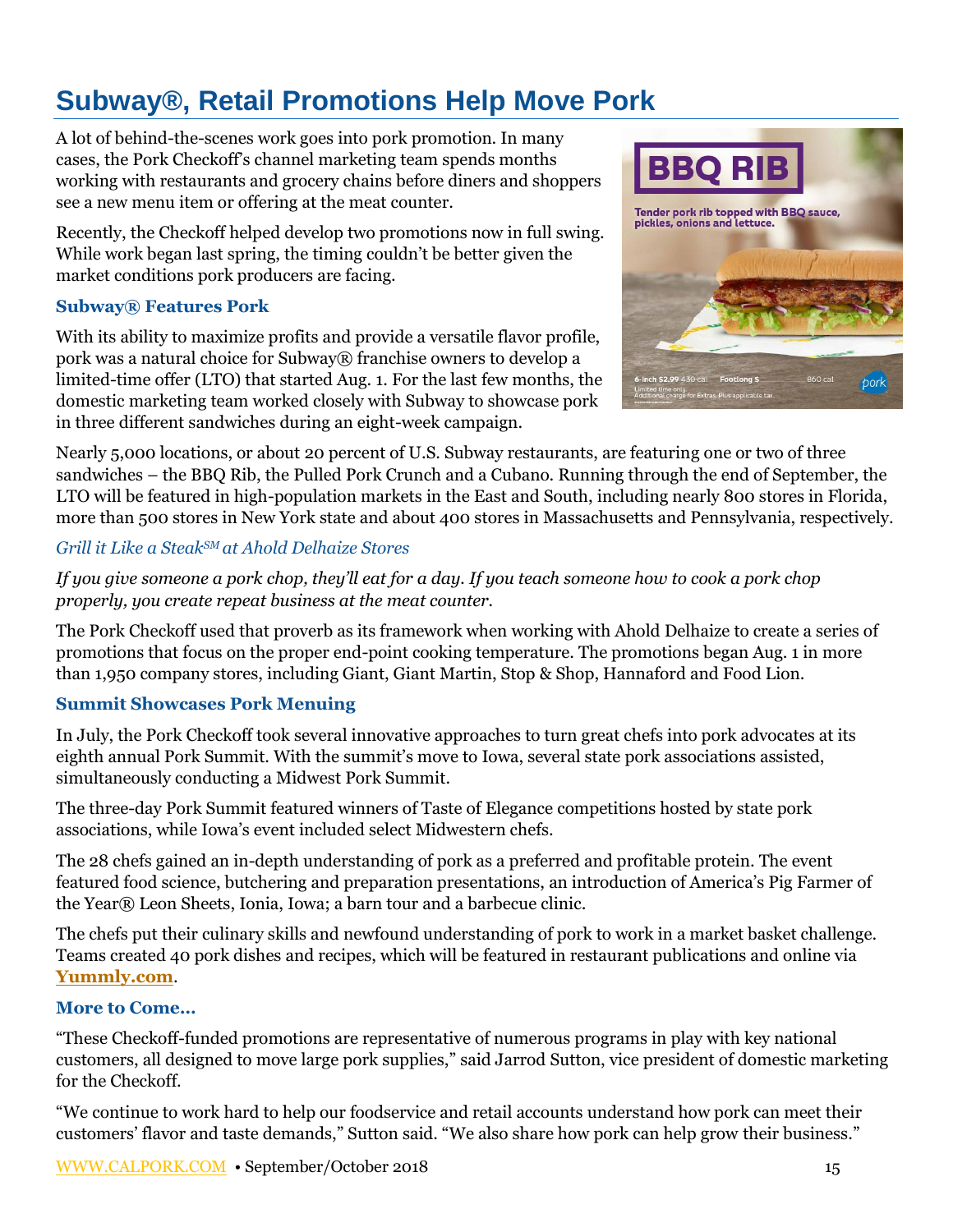## **6 Ways to Speak Consumers' Language**

Successful marketing is challenging. Consider a recent Harvard Business Review study that showed that people's trust has declined in business, government, media and non-governmental agencies. Consumers also don't trust traditional brands as much as in the past, according to Steve Lerch, account executive with Google.

"That's why it's important to find the influencers your audience trusts," Lerch said.

The message is as important as the messenger, added Lerch, who encourages food marketers to focus on these points:

#### **1. Strong is the new skinny.**

From 2011 to 2015, people searching for "get fit" rose 29 percent, while searches for "get skinny" dropped 6 percent.

"This is a huge change in American values," Lerch said. "It changes the way we talk to consumers and the way we help them achieve their goals of getting fit and strong."

Also, one in three people say physical activity is important to their identity.

"It's who they are," Lerch said. "Being fit isn't a hobby; it's their purpose. These people pay attention to how much protein they eat. The problem is that people don't understand protein."

For example, he noted that 42 percent of people erroneously think there's more protein in soy milk than dairy milk.

"Consumers need to be educated a way that aligns with higher-level goals for their lives," Lerch said.

#### **2. Semi-homemade for my family.**

"While the majority of American families report eating a meal together fewer than five days a week, the American family hasn't given up on the idea of eating together," Lerch said. "Data show that 38 percent of parents are aspiring chefs who value spending time with their family."

Thus the soaring popularity of meal-kit services such as Blue Apron that allow people to make a family dinner in a fraction of the time. What does this mean for pork?

"We have to give consumers shortcuts that make it easy to enjoy family mealtime," Lerch said.

#### **3. Moments of truth in the buyer's journey.**

Customers used to take about seven seconds to choose which brand to buy as they looked at items on a grocery shelf.

"Google calls this the zero moment of truth," Lerch said. "Consumers no longer engage with brands and products for the first time when they visit a grocery store. They've engaged with your product online long before they walk into the store."

With the explosion of digital and mobile communication, consumers conduct tenfold the amount of research on a product than they used to, Lerch noted.

"If people used to have questions about cuts of meat or pork recipes, they talked with their butcher," he said. "Now, they ask their phone or computer. That's why the pork industry needs to be available through digital communication to be part of this online research process."

The vast majority (90 percent) of foodies turn to websites and social media for food information. Online sites are their No. 1 source, followed by the media and friends/family/colleagues, Lerch said.

"Because of all this readily available information, consumers' expectations are extremely high," Lerch said.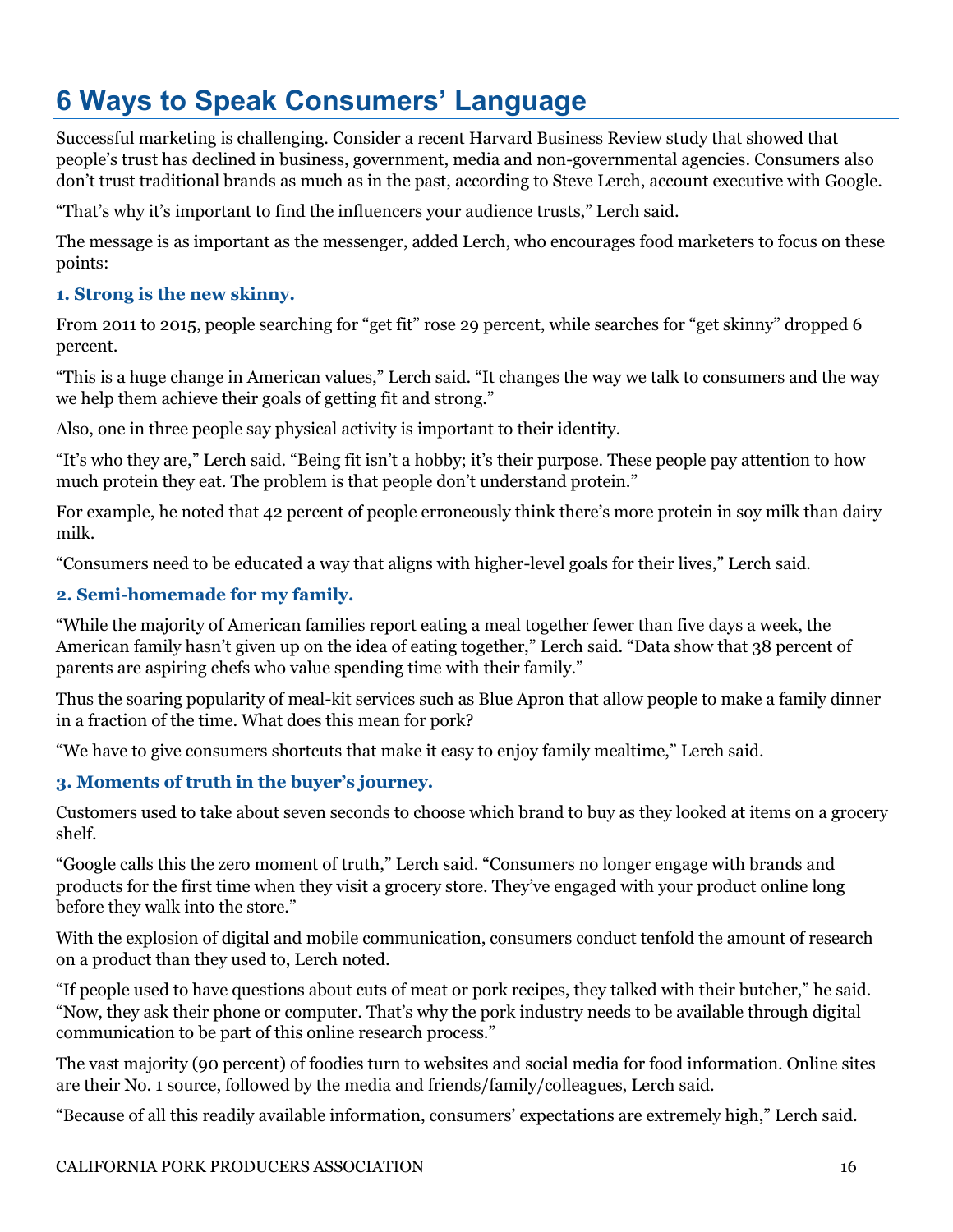#### **4. Functional foods.**

Consumers have a growing interest in functional foods, or super foods, which go beyond basic nutrition to help promote optimal health and potentially disease risks.

"It's not enough that pork is high in protein," Lerch said. "The National Pork Board must connect the product to the benefits. What does that protein do? It gives you energy and helps you get through your day."

#### **5. Smartphone as sous chef.**

It's important to provide answers online about practical things people need to know to succeed with pork, from selecting the right cut for a specific dish to following the correct cooking temperature, said Lerch, who noted that six in 10 millennials turn to their smartphones or tablets for information when in the kitchen.

## 6 IN 10 millennials turn to their smartphones or tablets for information in the kitchen

#### **6. Recipe remix.**

Consumers like to add their own touches to recipes and share the results online, which dovetails with the tremendous demand for online videos that show how to prepare food.

"If you look at the comment sections on food-related YouTube videos, people often post their own version of the recipe," Lerch said. "You want people to talk about your product, so give them the opportunity to share and be an advocate for pork."

### **Leading Through Communication**

In this mobile, digital world, phones connect us all. In response, the Pork Checkoff spent the past year thoughtfully reviewing how it shares information. Yes, how it communicates.

Work began with a thorough review of the Pork Checkoff's websites, beginning with a look at how people look for information online. Consumers have moved away from relying on a single "destination" when searching online to routinely scanning multiple sources to find what they seek. Think about it this way: Google.

#### **Less Equals More**

The upshot was moving from 20-plus sites to the single pork.org with tabs for each key audience. The streamlining has helped the Pork Checkoff connect more often with producers, consumers and others online, sharing key messages about pork. Moving forward, the Pork Checkoff will keep improving its communication efforts to be more effective and efficient. In the year ahead expect:

- Continuing to fine-tune [pork.org](https://www.pork.org/) and enhance digital outreach, including the Pork Checkoff social media.
- Putting a face on farming through farm tours, the America's Pig Farmer of the Year® program and other efforts. Producers are an integral part of the equation in connecting with consumers. You can host farm tours or share daily life on your farm by posting online using the Checkoff's hashtag, #RealPigFarming.
- Strengthening relationships with allied industry to gain insights on how to better communicate and connect with influencers and the Pork Checkoff's supply chain partners on key issues. The goal is to build a new road map to follow and share messages in real time.
- Implementing a re-designed communications mission, with more strategic sharing of information among all of the Checkoff's key audiences.
- The Pork Checkoff will continue to reach out to media, pork-chain partners and other key audiences to reiterate that producers are committed to doing what's right for people, pigs and the planet.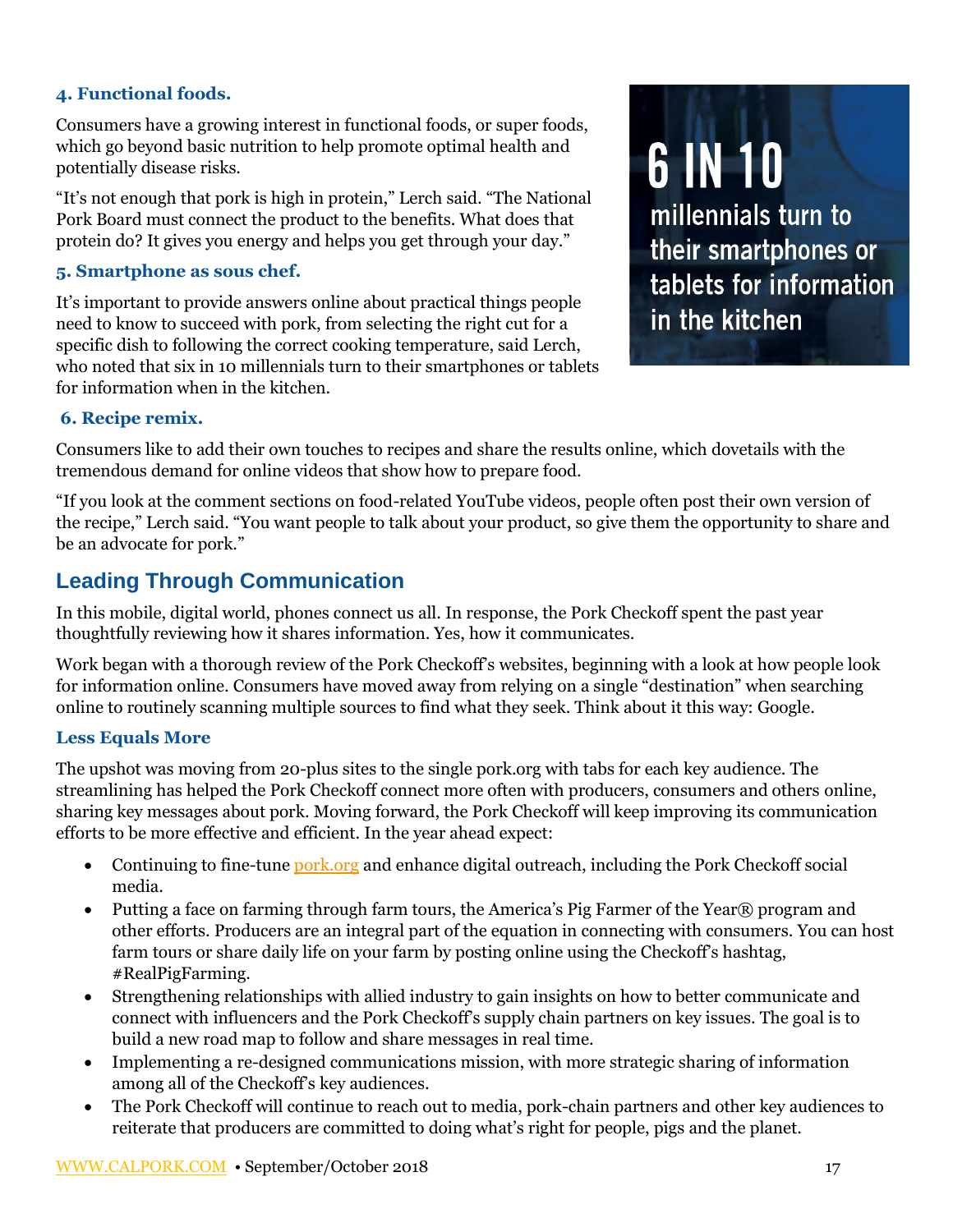## **Advancing Sow Lifetime Productivity Starts with Why Sows Leave the Herd**

Sows leave the breeding herd because they die or are culled, but to advance productivity, animal well-being and financial returns, producers need to better understand why.

Improving sow productivity is the focus of ongoing Pork Checkoff research.



"With about 40 percent of female pigs selected for breeding having nine or fewer pigs in their lifetime, there's substantial opportunity to improve production efficiency," said Chris Hostetler, animal science director for the Pork Checkoff.

The Checkoff's Sow Lifetime Productivity (SLP) Task Force and the Pig Survivability Working Group pursue research to learn more about sow productivity, culling and mortality. With much research complete, the SLP Task Force set an industry-wide target of 45 quality pigs per a sow's lifetime. But to reach that bar, a sow has to remain in the herd, Hostetler said.

About 61 percent of all sow deaths occur immediately before or after farrowing, according to John Deen, DVM, University of Minnesota. The

majority of sow mortality occurs in the farrowing room, even with pelvic organ prolapses removed from the equation, he noted.

"One in 40 sows doesn't make it past the farrowing stall," said Deen, a long-time sow researcher.

There's also a bump in sow mortality about 130 days post-farrowing, nearing a sow's next farrowing event. Bottom line, as for all species, giving birth and lactation place significant stress on the female.

"However, few species put as much body mass and food intake into its progeny as do sows," Deen said.

"For example, a litter born weighing 35 lbs. could reach 200 lbs. in 23 days, with the gain coming from the sow," Deen said. "That demands that the sow gets up, eats, drinks, lays down and lactates repeatedly. Anything that inhibits that will challenge the sow."

#### **Lameness Is No. 1 Risk**

Lameness inhibits the sow's actions, but so do high environmental temperatures, fevers, infection and disease. These factors can cause a sow to go off feed, lose body condition and become infertile, leading to culling or death.

Lameness remains the No. 1 reason why sows leave the herd, accounting for more than 30 percent of culls and the same for mortality.

"The impact is likely under reported since lameness is embedded in so many factors in a sow's life," he said.

Even with today's ventilation and cooling systems, extended summer heat and humidity can challenge sows, particularly when night-time temperatures don't drop below 70°F for weeks. But lame sows are dealing with two factors that prevent them from getting up and eating.

"Of course, a sow that doesn't eat has an increased risk of dying or being culled, but the take-home point is that the time off feed doesn't have to be very long," Deen said. "Even one day off feed signals a sow's in trouble."

#### **Better Culling Decisions**

Making better culling decisions can improve sow mortality rates. But culling rates don't tell you much unless they're designated by successful and unsuccessful culls, contends Deen.

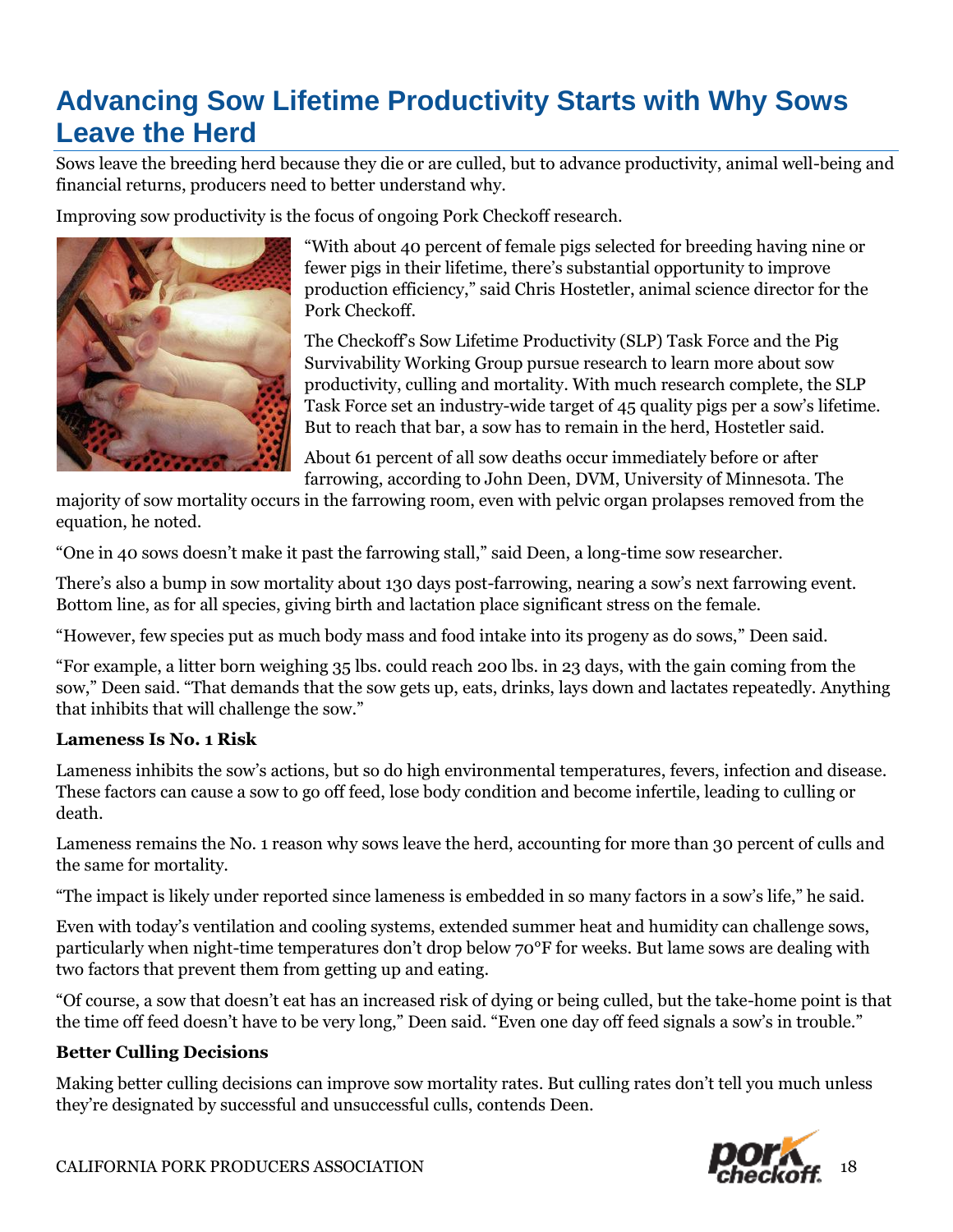- A successful cull occurs after a sow has farrowed the targeted number of litters and receives a good cullsow price at market. Deen estimates that 10 percent of culls are successful culls.
- An unsuccessful cull occurs at an early age or parity or when the sow is sold at a discounted price.

"We don't put enough weight on when culling occurs," he said. "Culling after one litter is a lot different than after six. Our aim is to improve the quality of culls by prioritizing pathology throughout a sow's life."

#### **Pay Attention to Details**

Monitor and record risk factors, such as treatments, disease, off-feed events and lameness, to get a more complete picture of what has brought the sow to the point of culling, he advised.

"Reproductive failure doesn't occur on its own," Deen said. "We're better off culling sows for known pathologies and visible issues versus historical records and also by not making the three-strikes rule firm."

For example, when lameness is recorded as the sow enters the farrowing barn, Deen has found a greater impact on productivity and mortality than if it was recorded after the sow dies.

"Don't get too picky about defining lameness," Deen said. "I ask the person moving the sow into the pen to note anything they detect as being lame."

#### **Be Specific and Timely**

Valarie Duttlinger, a Gentryville, Indiana, producer who serves on Pork Checkoff's Animal Science Committee, agrees that timeliness and simplicity matter. She cited a farm with 128 reasons for sow removals.

"It was too complicated to assign the loss to the right reason, so workers just picked any reason," she said. "It's also important to designate and record the reason when you cull an animal or it dies. It's too easy to forget later and end up with overly general reasons."

Finally, sow retention rates to meet breeding and farrowing targets can contribute to sow mortality. While summer mortality rates trend high, it's not solely due to the heat. It's also because questionable sows are kept in the herd.

"No question, there is less margin of error with today's highly productive sows," Deen said. "We've created opportunities for increased reproductive capabilities, but we have to be extra vigilant with management."



Source: lowa State University, Pork Checkoff-funded sow pelvic organ prolapse research project #17-224.